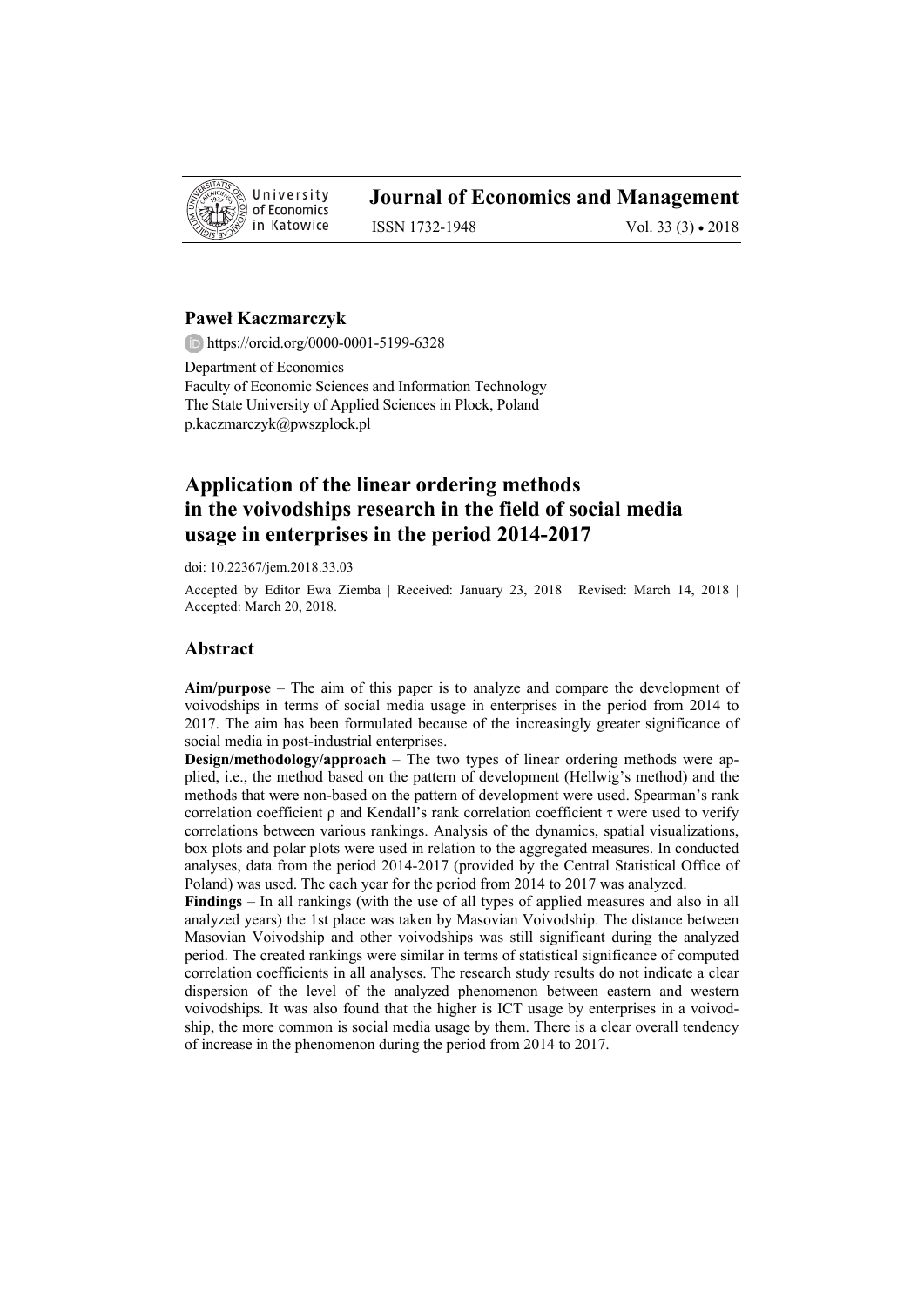**Research implications/limitations** – The main implications is that the identified differences between areas can be a basis to assess the social media usage as a specific factor of business development. The research results indicate voivodships that should employ social media more and the highest placed voivodships as well. The results can be regard as support for the policy of digitization and building a knowledge-based economy.

**Originality/value/contribution** – The originality of this paper is based on: the created rankings of voivodships in terms of social media usage in enterprises in the period 2014- 2017, the comparison and assessment of voivodships in this context, and the identification of change of the social media usage in individual voivodships and in Poland as a whole.

**Keywords:** social media, integrated marketing communications, voivodships, ordering methods.

**JEL Classification:** C38, C43, O33.

# **1. Introduction**

The current economic reality is described as post-industrial economy and companies operating in it are described as post-industrial companies. One of characteristic features of post-industrial companies is using information and communication technologies (ICT) to manage and organize their activity. Social media is one of information and communication technologies that are worth paying attention to. At present, they are an important marketing tool. Along with the development of social media, the term of social marketing as a form of online marketing, has been coined (Strauss & Frost, 2009; Reed, 2012).

Social media, referred to also as consumer-generated media, CGM, are still developing in the sphere of the Internet both in terms of the number and type of media. Therefore, the impact they have on customer is also increasing. In comparison to traditional media (as websites, newspapers, and the television), using social media enables companies to gain a number of additional benefits. Among them are: the possibility to strengthen and extend customer relationship, supporting the process of building a brand, targeting a particular type of recipients, faster and more cost-effective access to highly specialized markets, growth in sales. The listed benefits are connected with a different manner of running integrated marketing communications (IMA) (Castronovo & Huang, 2012; Łopacińska, 2014). Marketing in social media requires adopting a completely new manner of communication with the public in the digital environment. Marketing based on social media is not based only on information exchange, but above all on the exchange of points of view and ideas (Barger, Peltier, & Schultz, 2016; Chaffey, 2015; Weber, 2009). It can be noticed that all types of media (including the printed press, radio, TV and photography) lead to a creation of informal societies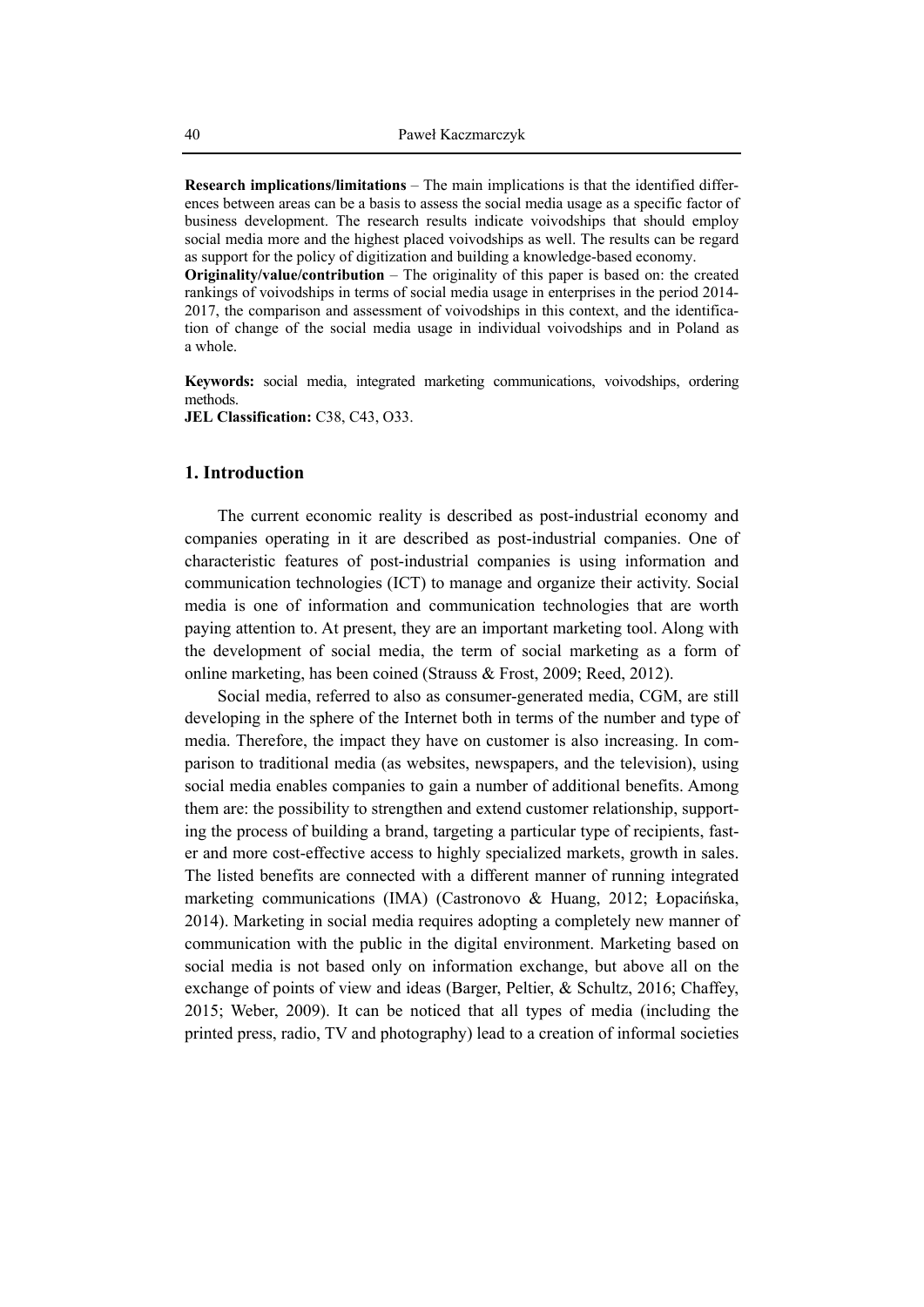interested in particular issues. However, dynamically developing modern technologies made it possible to intensify relations (also in marketing dimension) among informal social groups and provided tools to conduct a dialogue, which is the key element and characteristic of social media distinguishing it from traditional media (Safko & Brake, 2009). Moreover, in the Polish literature, there are publications including linear ordering and cluster analysis effects related to voivodships within the framework of overall ICT usage in enterprises (Kaczmarczyk, 2017; Strożek & Jewczak, 2016a, 2016b; Wierzbicka, 2017). The importance of these contents results from the fact that ICT usage has a clear impact on the development of an enterprise and (in the broad context) ICT contributes to building a knowledge-based economy (Korres, 2016; Paszta, 2010; Picot & Wernick, 2007). Considering the importance of using social media in marketing activities, one can notice the possibility of conducting research only in terms of social media usage in enterprises in individual voivodships, creating rankings and then comparing with the referenced researches concerning Poland.

In connection with the above, the aim of the article is to analyze and evaluate the level of development of voivodships in terms of employment of social media in companies in the period from 2014 to 2017. Using social media is understood as the percentage of companies in which: at least one of analyzed types of social media is used, social networking services are used, blogs and microblogs are run, websites enabling to make multimedia available and wiki tools are used (Główny Urząd Statystyczny [GUS], 2014, 2015, 2016, 2017). The methods that were non-based on the pattern of development and method based on the pattern of development were used in the carried out ordering. Array of other statistical methods was also used. The research results constitute rankings of voivodships (in terms of the level of the social media usage) for individual years from the period from 2014 to 2017. The research results provide information on the potential of business development (rooted in social media) and, as a result, the potential of socio-economic development of particular voivodships.

In section 2 of this work the literature review was presented within the framework of two issues. Firstly, the results of linear ordering of voivodships in terms of ICT development, which exist in literature, were described. Secondly, the importance of social media in IMC was considered. Due to the fact that the role of IMC in business activity is increasing, this subsection can be also considered as juxtaposing rationales for the research study. In section 3, the research methodology was included. So, the used linear orderings methods, Spearman's rank correlation coefficient *ρ* and Kendall's rank correlation coefficient *τ* were described because of their application in the empirical part of the study. The research findings and discussion were included in section 4. At the end of the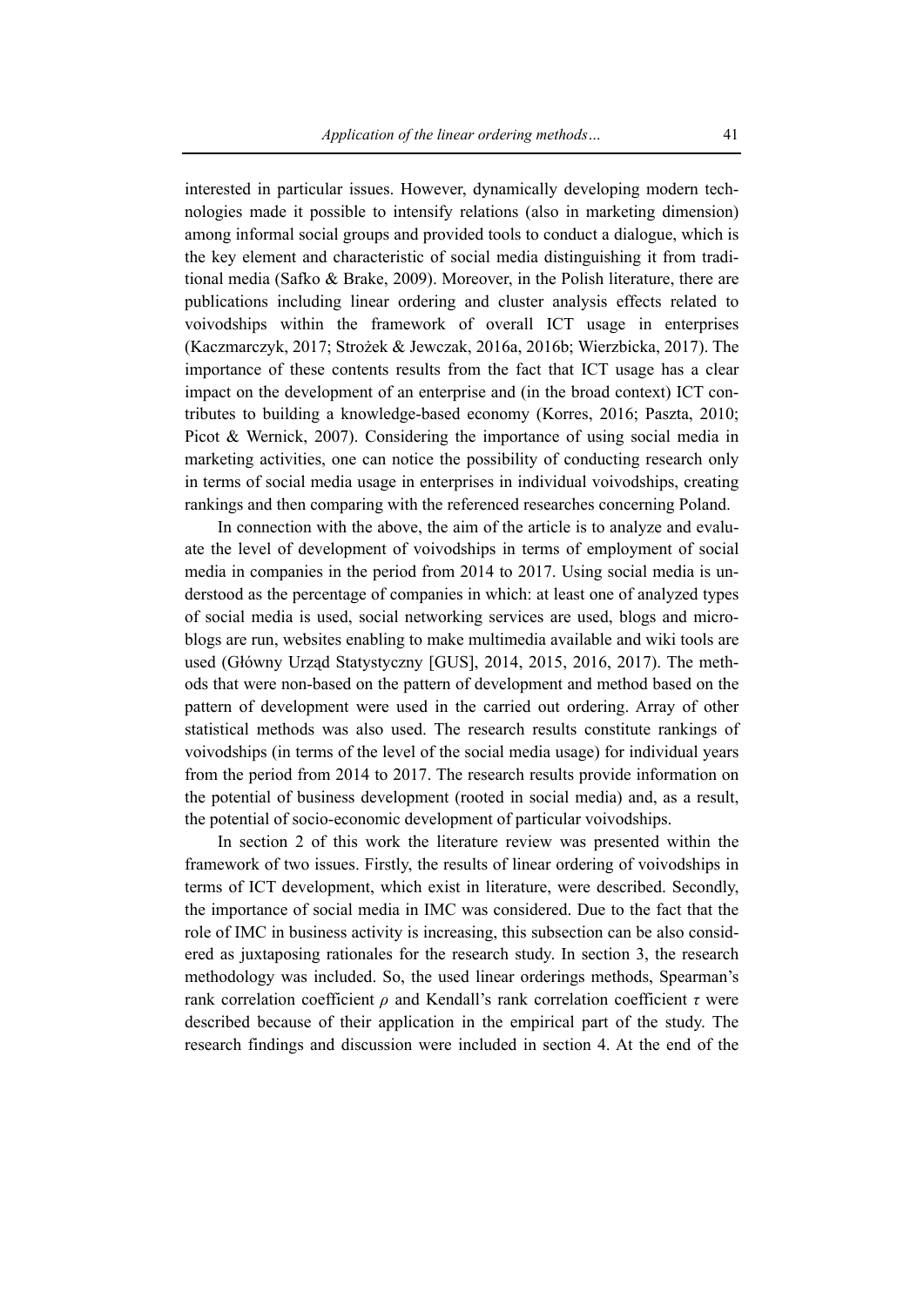article, the conclusion was set (section 5), which involves the 2 following considerations: research contribution and research implication.

### **2. Literature review**

# **2.1. Linear ordering of voivodships in terms of information and communication technologies development**

In the literature of linear ordering of voivodships in terms of ICT, contents which relate to such issues as knowledge-based economy, information society and new management concepts development are emphasized. This results from the fact that ICT have a crucial influence on implementation of these ideas. That is the reason why ICT development is an important issue.

In one published research work (Strożek & Jewczak, 2016a) and its continuation (Strożek & Jewczak, 2016b), voivodships in terms of the development of ICT was analyzed in the period 2003-2014. The selected results are shown in Figure 1.

**Figure 1.** Change of values of the index describing ICT: 2014 vs 2011



Note: Explanation of the abbreviations of voivodships was juxtapozed in Appendix 1. Source: Strożek & Jewczak (2016b, p. 111).

The following voivodships (as relatively advanced regions in terms of the development of ICT in the period 2003-2014) were distinguished: Silesian, Lower Silesian, Pomeranian, Greater Poland, Masovian. In contrast, Lublin, Holy Cross, Lubusz, and Warmian-Masurian Voivodships proved to be the weakest in the ICT development standings. However, in 2014 Warmian-Masurian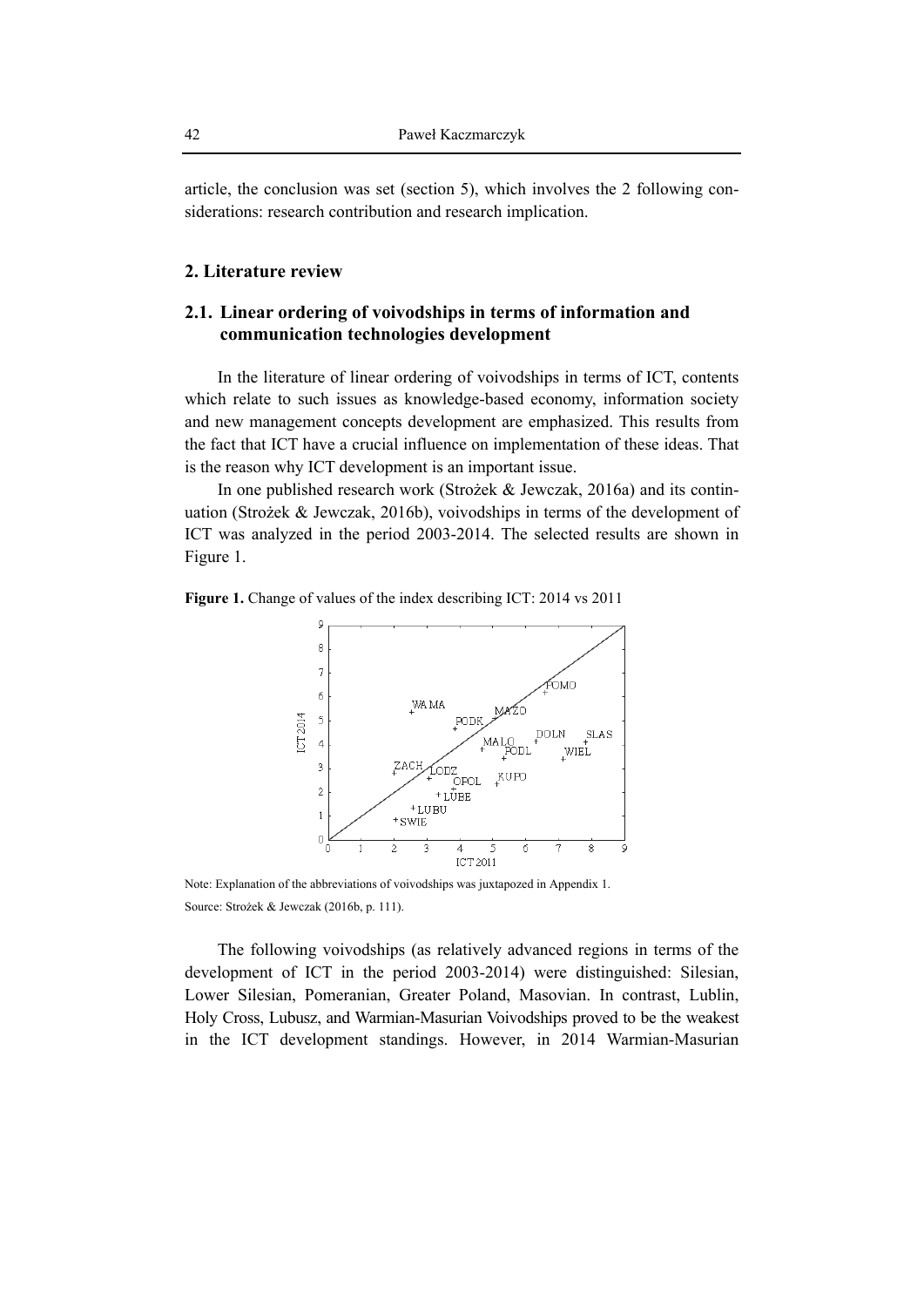Voivodship achieved a high increase (Figure 1). These authors used 7 diagnostic variables to order voivodships in the explored field. The diagnostic variables were: telephone lines per thousand inhabitants; percentage of households equipped with computers; cable television subscribers in relation to the total population; Internet users, the percentage of households with Internet access; software expenditures in industrial enterprises, as a share of Gross Domestic Product; Gross Domestic Product per capita; rate of poverty risk.

According to another publication, in which linear ordering of voivodships with respect to the level of information infrastructure was performed, Masovian Voivodship was the leader in 2015. Pomeranian Voivodship was 2<sup>nd</sup> in this ranking, and Lower Silesian Voivodship was 3<sup>rd</sup>. Holy Cross Voivodship occupied the lowest position. In the referred study 9 diagnostic variables were used. The diagnostic variables related to the percentage of households (with PCs with Internet access; with mobile phones; satellite or cable television devices) and percentage of companies (using computers; with Internet; with their own websites; receiving orders via computer networks; filling orders via computer networks; using computers in contacts with public administration) (Wierzbicka, 2017).

Results of the next work are as shown in Figure 2 (Kaczmarczyk, 2017).

Figure 2. Course of the  $d_i$  measure in the period 2014-2015



Note: Explanation of the abbreviations of voivodships was juxtapozed in Appendix 2. Source: Adapted from Kaczmarczyk (2017, p. 91).

In this figure, the  $d_i$  measure was used. The  $d_i$  measure is aggregated measure (composite measure) computed within the framework of the linear ordering method which is based on the pattern of development (Hellwig's method)<sup>1</sup>. Ac-

 $1$  This method has been widely discussed in section 3. Research Methodology and has also been used in the empirical part (4. Research Findings and Discussion).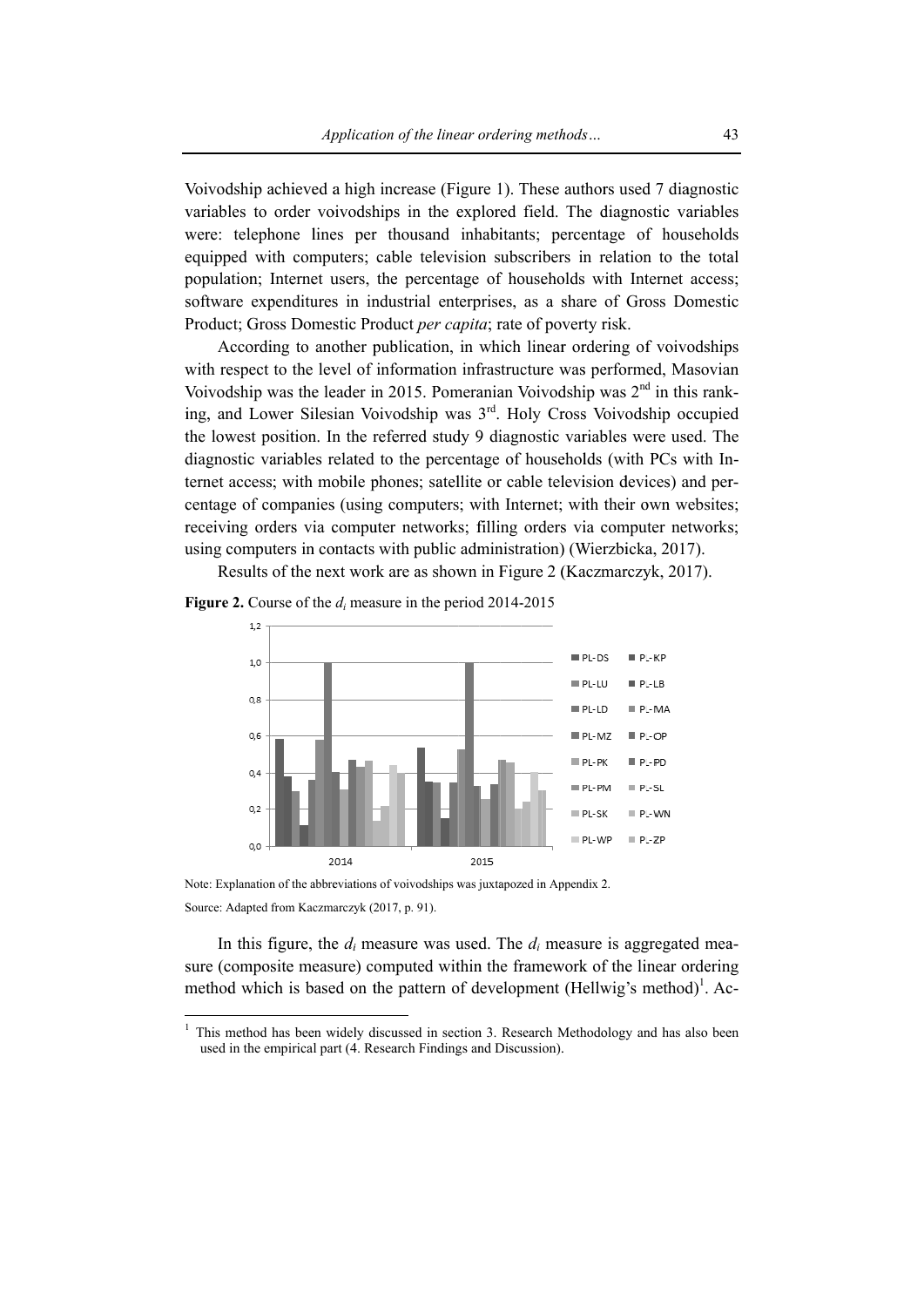cording to the mentioned work, in 2014 the three first places (in all rankings relating to ICT usage only in enterprises) were taken by the following voivodships: Masovian, Lower Silesian, Lesser Poland. The three last places, on the other hand, were usually taken by the following voivodships: Warmian- -Masurian, Holy Cross, Lubusz. In 2015 similar results were obtained, however, the  $2<sup>nd</sup>$  and  $3<sup>rd</sup>$  places were occupied by the following voivodships: Lesser Poland, Lower Silesian. The three last places were taken by the same voivodships, which were listed in the rankings in 2014.

Due to the fact that there is a lack of such content as ordering of voivodships in terms of social media usage, the aim of this research work is the analysis of voivodships development in terms of this context. The importance of social media in business activity is increasingly greater and social media usage by enterprises becomes more significant.

# **2.2. Importance of social media in integrated marketing communications – rationale for the research study**

The term social media covers a wide range of channels of communications, described as Web 2.0. Among these numerous social networking services are found, which associate people for example according to their residence, hobbies or problems. Another important channel of social media communications are forums and discussion groups, created at information channels and companies, newspapers and publishers' websites. Another form of online social media, enabling interaction between Internet users are blogs and micro-blogs. Popular social media include also the so-called content communities, which make it possible for Internet users to exchange of video and audio files. The term social- -media refers to all of those forms and channels of online communication which enable a dialogue and exchange of information about a particular topic (Meerman, 2010). Table 1 presents selected social media and their aims.

Integrated marketing communications (IMA) are an idea targeted at increasing the efficiency and effectiveness of communication between a company and various target markets. This idea consists in integrating promotional tools and actions used by companies on a large scale. Proper coordination of elements of promotion and other forms of marketing activity results in a more effective communication with customers (Belch & Belch, 2007). If we look at social media from the point of view of a marketing tool, then these media should be treated separately and the communication process in a society should be viewed more broadly. This is because the use of social media in marketing is character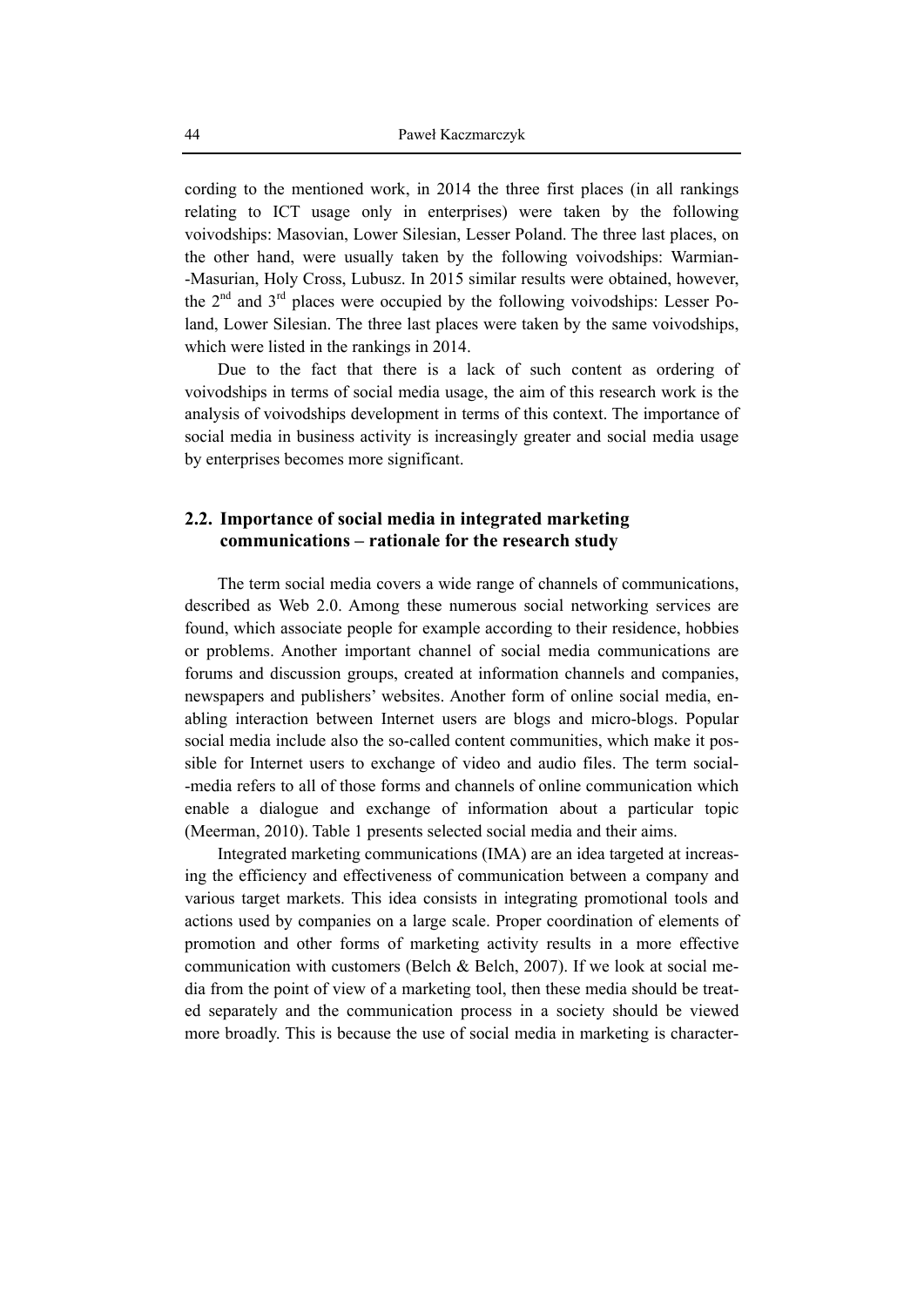ized by a wide scope, interaction speed, a rather low cost and the fact that they significantly increase brand awareness, enable entrepreneurs to find suggestions and ideas, contribute to a long-term brand and product loyalty, support e-commerce and improve customer care.

| Tool                 | Aim                                                                              |
|----------------------|----------------------------------------------------------------------------------|
| Blogs and microblogs | Giving recommendation from one participant of a dialogue to another participant. |
|                      | Increasing the quality and efficiency of customer service.                       |
| Chat rooms           | Creating the feeling of community.                                               |
|                      | Collecting customers' opinions                                                   |
| YouTube              | Distribution of videos                                                           |
|                      | Advertising.                                                                     |
| Facebook             | Creating communities.                                                            |
|                      | The willingness to reach a particular group of customers                         |
| LinkedIn             | Connecting with societies of experts in a particular field                       |
| Twitter              | Engaging customers.                                                              |
|                      | Promotion of conversation                                                        |
|                      | Increasing cooperation and involvement.                                          |
| GoogleWave           | Crowdsourcing                                                                    |
| Pinterest            | Distribution of visual materials (photos, graphics, pictures).                   |
|                      | Advertising                                                                      |
| Instagram            | Distribution of photographs above all                                            |

**Table 1.** Social media tools and their aims

Source: Adapted from Castronovo & Huang (2012); Łopacińska (2014); *Social media* (2014).

Referring to the two first advantages, social media make it possible to connect to a wide public and exert influence on consumers more effectively. Activating social mechanisms enables a fast dissemination of information in the global space. This results from the fact that information published in social media can be transferred to other recipients by means of the so-called virus channel, namely by transferring content from one persons to her friends. Therefore, information is disseminated on a large scale. In this manner information can go round the whole world in a matter of just a few hours and inspire traditional media to become more interested in it (Fabianiak-Czerniak, 2012). It follows from research carried out in Poland in 2016 by the Chamber of Digital Technology that 86% of Internet users have an account in at least one of social sites, 65% of whom use social media on a daily basis (Izba Gospodarki Elektronicznej [IGE], 2016).

An important issue for companies using social media for marketing purposes is customer involvement and process by means of which this involvement is stimulated (Chaffey, 2015; Barger et al., 2016). Social media enables their users to co-create, make available and modify the content of a medium in an interac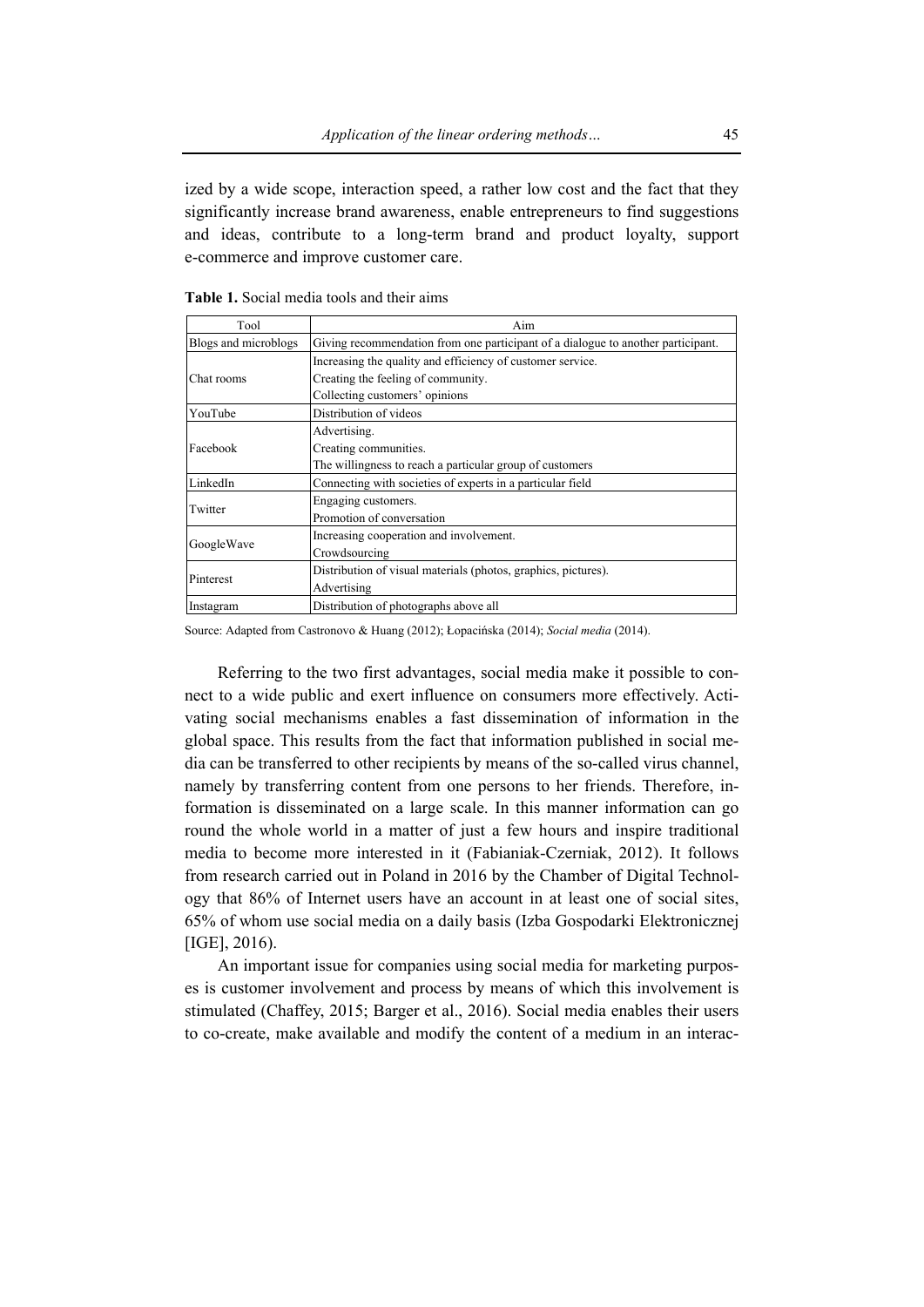tive environment based on the Internet. Customers related to a product, service or idea are more likely to express their opinions by means of social media. As a result of this, customers can observe benefits of a particular product, also by means of using its other users. Each interested party has at any time access to own content and the content of other participants of social media and has a possibility to refer not only to basic content, but also content introduced by others. Consumers tell others about products and services to which they are emotionally attached to so they provides valuable information (Mangold  $&$  Faulds, 2009). According to IGE (2016), in 2016 in Poland 61% of social media users shared opinions and information about their purchases and 76% of social media users declared that positive opinions of their friends influence their purchasing decisions. For almost half of users of social media the number of brand fans proves whether it is trustworthy or not.

Companies can use the information posted by customers (including reasons for purchasing products and services by their customers) in order to adapt promotional activities. Social media can be also perceived as a chance for effective activity of research and development departments. These media enable immediate feedback on products in order to make any potential corrections and then accept further challenges. As a result, companies can quickly introduce product or service improvements to adapt them to the preferences of customers.

Taking customers into consideration in the process of product development by means of social media gives companies another benefit. It makes it possible to create relations with customers (long-term brand and product loyalty) which favor strengthening and widening communication between employees, which contributes to internal integration of a company (Łopacińska, 2014).

Social media directly support e-commerce as they enable to pass over one of processes most disliked by consumers, namely registering or logging in to an e-shop. In 2016 in Poland 34% of consumers used the option of logging in to other sites by means of a social media account and the majority of such sites were online shops. Social media is also the space in which actual trade takes place, which is indicated by data of IGE (2016): 38% of social media users declared that they have already used the 'buy now' button and 32% of them made a direct purchase through social media. People who 'like' and observe various brands constitute 60%. So, marketing of social media is a process of winning activity on websites by means of using social sites.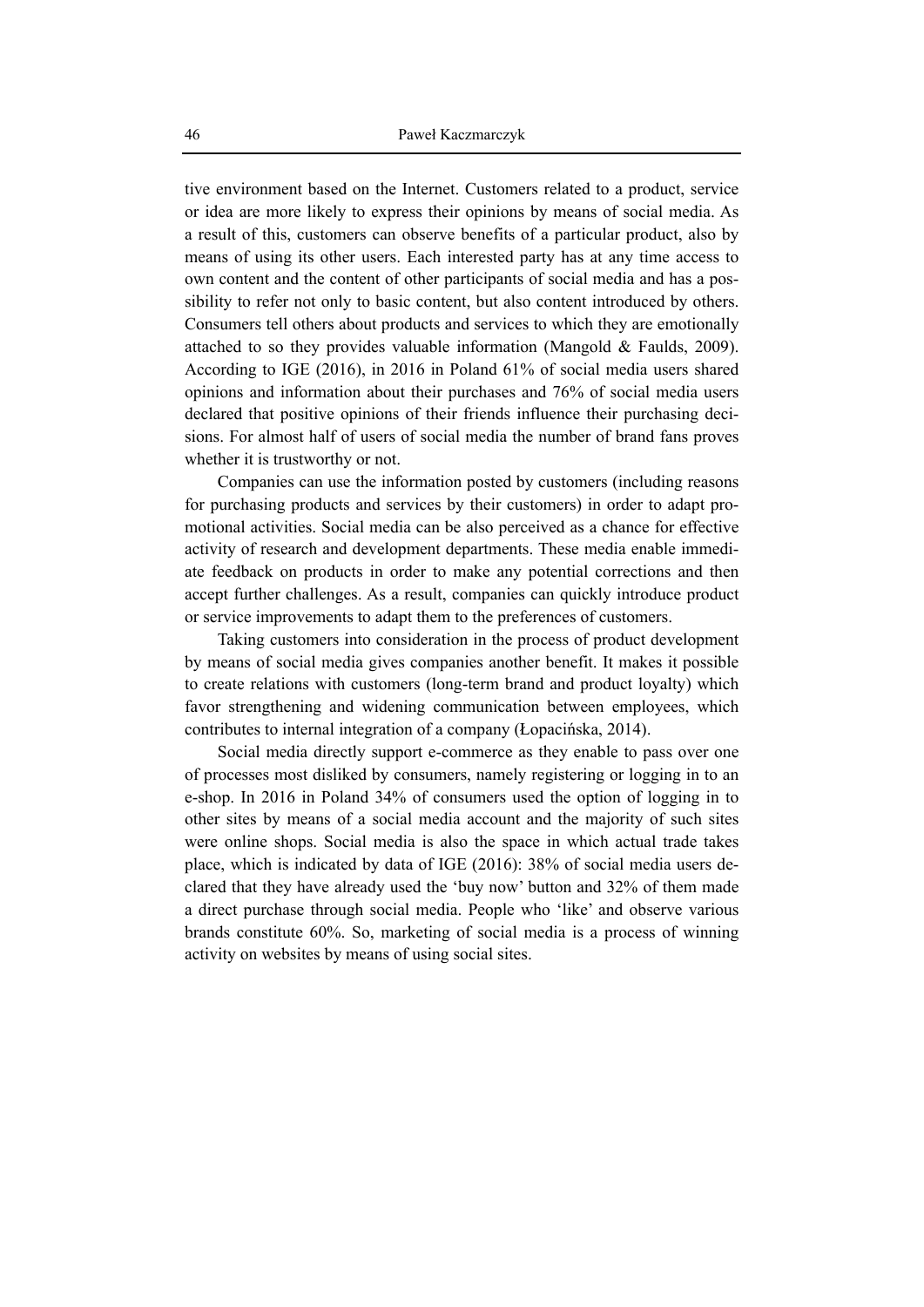#### **3. Research methodology**

Aggregated measures (composite measures) were used in the ordering procedure. The linear ordering is based on the creation of a ranking of compared objects, i.e. this is based on juxtaposition of the objects from the best one to the worst one in the analyzed research context. In all cases, ranking was created from the highest to the lowest value of the particular aggregated variable. The linear ordering methods have wide range applications in economic sciences, for example in research for marketing decisions (Green, Tull, & Albaum, 1988).

Among the methods of determining aggregated measures, there are methods that are non-based on the pattern of development and methods based on the pattern (Panek & Zwierzchowski, 2013). In the empirical part of this paper, both types of methods were used. This approach provided a wider basis for formulating conclusions. The assumption that the variables are equally important (equally weighted) was adopted. There are arguments for this assumption (Aldefender & Blashfield, 1984) and it has often been adopted in another research study (Sneath & Sokal, 1973). All the formulas, which were used to determine values of aggregated measures and to transform values of the characteristic, are specified in Table 2.

| Methods non-based on the pattern of development                                  | Method based on the pattern of development                                                       |
|----------------------------------------------------------------------------------|--------------------------------------------------------------------------------------------------|
| $s_i = \frac{1}{p} \sum_{j=1}^{p} x_{ij}$<br>$i = 1, , n$<br>(1)                 | $d_i = 1 - \frac{d_{i0}}{d_0}$<br>$i = 1, 2, , n$<br>(5)                                         |
| $h_i = \frac{1}{p} \sum_{j=1}^{p} x_{ij}$<br>$i = \underline{1, , n}$<br>(2)     | $d_{i0} = d(x_i, x_0) = \sqrt{\sum_{i=1}^{p} (x_{ij} - x_{0i})^2}$<br>(6)                        |
| $x_{ij} = \frac{x_{ij} - \min_{it} x_{ijt}}{\max x_{ijt} - \min x_{ijt}}$<br>(3) | $d_0 = d_0 + 2s_d$<br>(7)                                                                        |
| $x_{ij} = \frac{x_{ij}}{\max_{i} x_{ij}}$<br>(4)                                 | $\overline{d}_0 = \frac{1}{tn} \sum_{i=1}^{l} \sum_{i=1}^{n} d_{i0}$<br>(8)                      |
|                                                                                  | $s_d = \sqrt{\frac{1}{m} \sum_{i=1}^{l} \sum_{i=1}^{n} (d_{i0} - \overline{d}_0)^2}$<br>(9)      |
|                                                                                  | $x_{ij} = \frac{x_{ij} - x_j}{s_i}$<br>(10)                                                      |
|                                                                                  | $X_0 = (x_{01}, x_{02}, , x_{0n})$<br>(11)                                                       |
|                                                                                  | $x_{0k} = \begin{cases} \max x_{ijt} & j \in S \\ \min x_{ijt} & j \notin S \end{cases}$<br>(12) |

**Table 2.** Applied formulas related to the determination of the aggregated measures

Source: Adapted from Panek & Zwierzchowski (2013).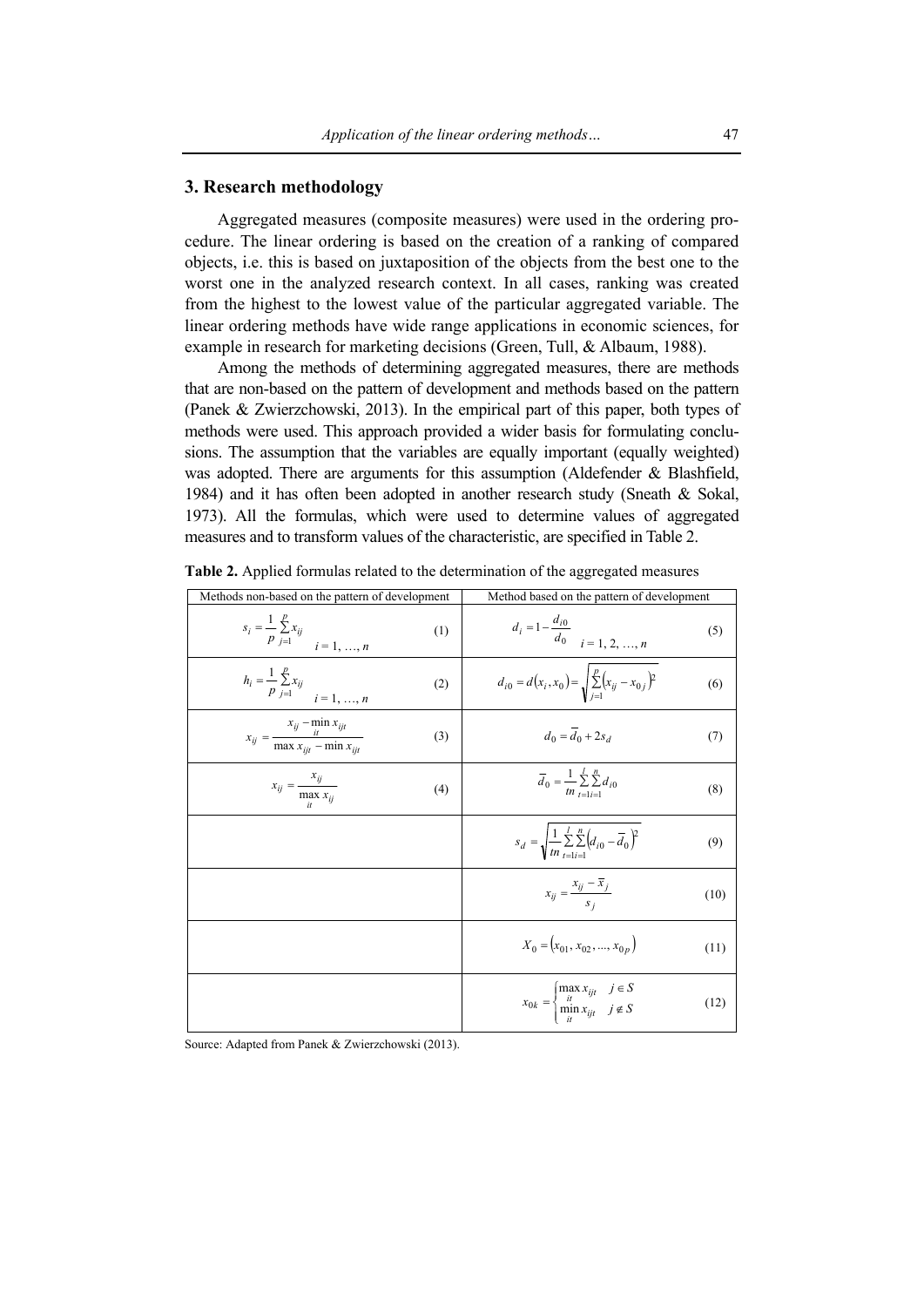In case of methods, which are non-based on the pattern of development, the aggregated measures were calculated using arithmetic means of converted features of the initial set − formulas (1) and (2). The unitarization (3) and the normalization (4) were applied, in order to determine the *si* and *hi* measures respectively. Due to the comparative contents of the analysis, in both type of the conversion a fixed basis from the period 2014-2017 was assumed (max  $x_{iit}$ ; min  $x_{iit}$ ).

From a range of methods based on the pattern of development, Hellwig's method was used. First, a pattern (ideal) object was selected. This object is also called the upper pole of the set of objects. In the conducted research (in the empirical section of this work), the fixed pattern object from the period 2014-2017 was used. This assumption enabled comparison of results from other years. Then the taxonomic distances from the examined objects to the pattern object were calculated. The calculated distances constituted the values of the aggregate variable. The aggregated measure was determined according to formula (5). The *di* measure is so constructed that the closer to unity is value of this measure, the lower is the distance between the *i*-th object and a pattern object. The values of the aggregated measure were calculated using the values obtained from formulas  $(6)$ - $(9)$ . The starting point of the  $d_i$  value determination was the conversion of the origin data matrix according to standardization formula (10), with the fixed average and deviation in the period 2014-2017. Following the data conversion, a pattern object  $P_0$  was found. The geometric representation of the pattern object is point  $X_0$  – notation (11). All variables in the research study were stimulants, so the coordinates of the pattern object were chosen on the basis of the first variant in notation (12), i.e. the maximal values of the particular features were assumed as coordinates.

The values of the aggregated measures enable the clustering of objects. In this context, clustering is based on only one variable, the aggregated variable. It is also worth mentioning the rapidly developing geostatistical methods, which are widely used (also in economics) (Zawadzki, 2011). These methods can mainly be used to interpret and forecast (estimate or simulate) the spatial distributions of the studied phenomena. Among these methods there are unique methods, e.g., the cokriking method (Zawadzki, 2003). However, due to the aim of this study, the methodological part and the empirical study were limited to the issues relating only to the linear ordering of voivodships.

In order to receive reliable results, it is worth to prepare several rankings, which will based on different methods and different assumptions, and then examine them due to the conformity of results (Olszewska & Gudanowska, 2014). This approach was also used in this research study. Thus, Spearman's rank correlation coefficient *ρ* and Kendall's rank correlation coefficient *τ* were used to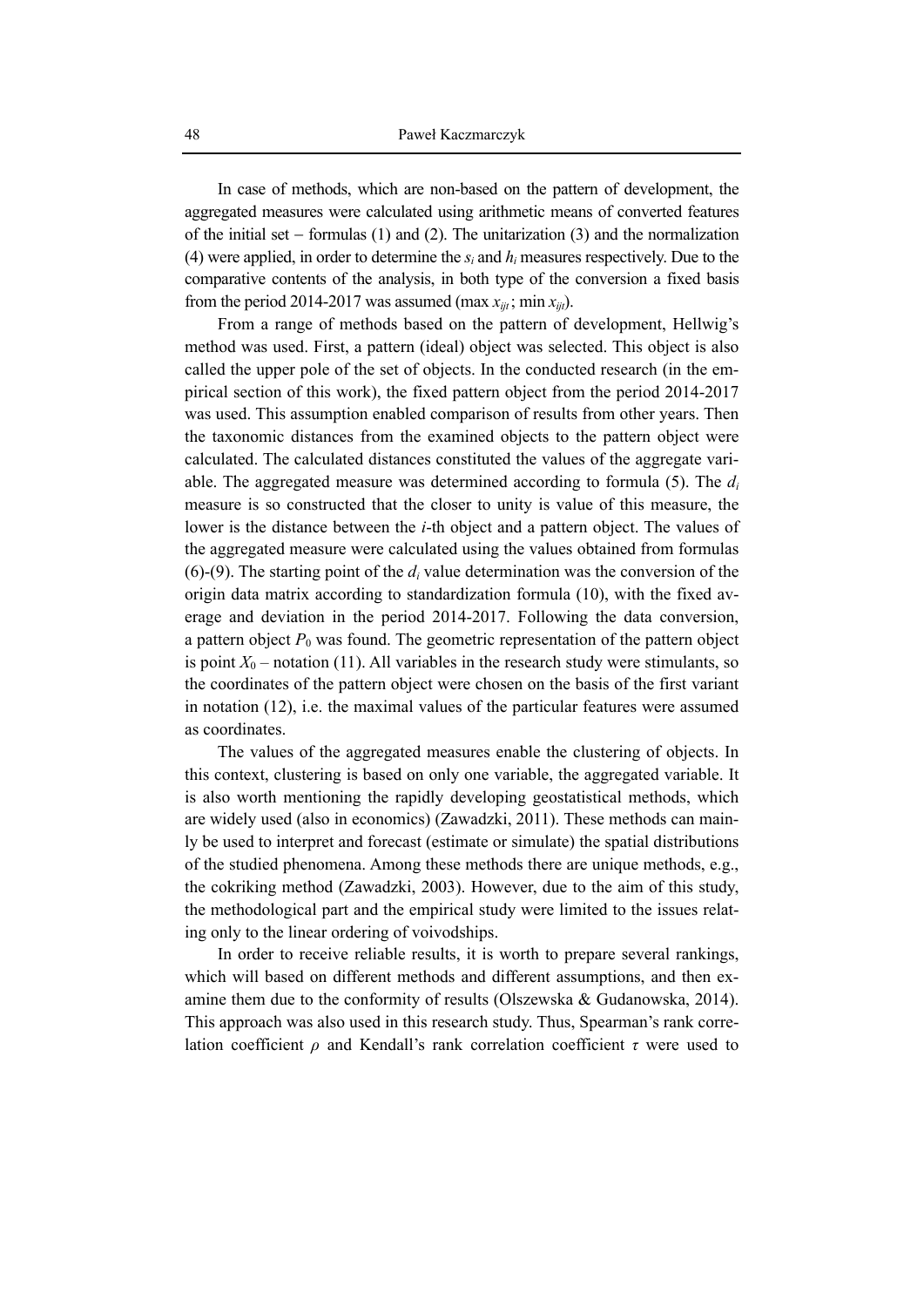compare the obtained rankings (Wawrzynek, Bukietyńska, Rusnak, Siedlecka, & Heilpern, 1998). The formulas that were used to calculate correlation coefficients are listed in Table 3.

| Spearman's rank correlation coefficient                                                                   | Kendall's rank correlation coefficient                                                                                                |      |  |  |  |  |
|-----------------------------------------------------------------------------------------------------------|---------------------------------------------------------------------------------------------------------------------------------------|------|--|--|--|--|
| $(X_1, Y_1), (X_2, Y_2), , (X_n, Y_n)$                                                                    |                                                                                                                                       |      |  |  |  |  |
| $\left(X_{1\cdot n}, Y_1^*\right)\left(X_{2\cdot n}, Y_2^*\right) \dots \left(X_{n\cdot n}, Y_n^*\right)$ |                                                                                                                                       |      |  |  |  |  |
| $X_{1\cdot n} < X_{2\cdot n} <  < X_{n\cdot n}$                                                           |                                                                                                                                       | (15) |  |  |  |  |
| $\rho_n = 1 - \frac{6 \sum_{i=1}^{n} d_i^2}{n(n^2 - 1)}$<br>(16)<br>$d_i = r(X_i) - r(Y_i)$<br>(17)       | $4\sum_{i=1}^{n}S_i$<br>$\tau_n = \frac{i=1}{n(n-1)} - 1$<br>$S_i$ – number of $(X_{j:n}, Y^*_{\mathbf{y}}), j > i$ where $Y^*_{j}$ > | (19) |  |  |  |  |
| $P\{\rho_{n} > r_{n}(\alpha)\} \leq \alpha$<br>(18)                                                       | $P\{\tau_n > t_n(\alpha)\} \leq \alpha$                                                                                               | (20) |  |  |  |  |

**Table 3.** Applied formulas related to the determination of the correlation coefficients

Source: Adapted from Wawrzynek et al. (1998).

In both methods, each pair of compared aggregated variables was a two- -dimensional random variable (*X*, *Y*) and the random sample of that variable is expressed in notation  $(13)$ . The  $X_i$  elements were ordered by the growing values as in notation (14), so relationship (15) was fulfilled.

In order to determine Spearman's rank correlation coefficient,  $r(X_i)$  ranks were given to the ordered  $X_i$  elements. Spearman's rank correlation coefficient was calculated according to formula (16), where the differences between ranks (17) were used. The probability that the empirical value of the coefficient is higher than the critical value (i.e., the probability of the dependence of the variables) can be expressed in notation (18). The value of Kendall's rank correlation coefficient was calculated using formula (19).

#### **4. Research findings and discussion**

The linear ordering was carried out on the basis of data from the years 2014-2017. In each analyzed year, the ordered objects were voivodships  $O_i$  ( $i =$  $= 1, 2, \ldots, 16$ ). Diagnostic variables  $X_i$  which described the ordered voivodships,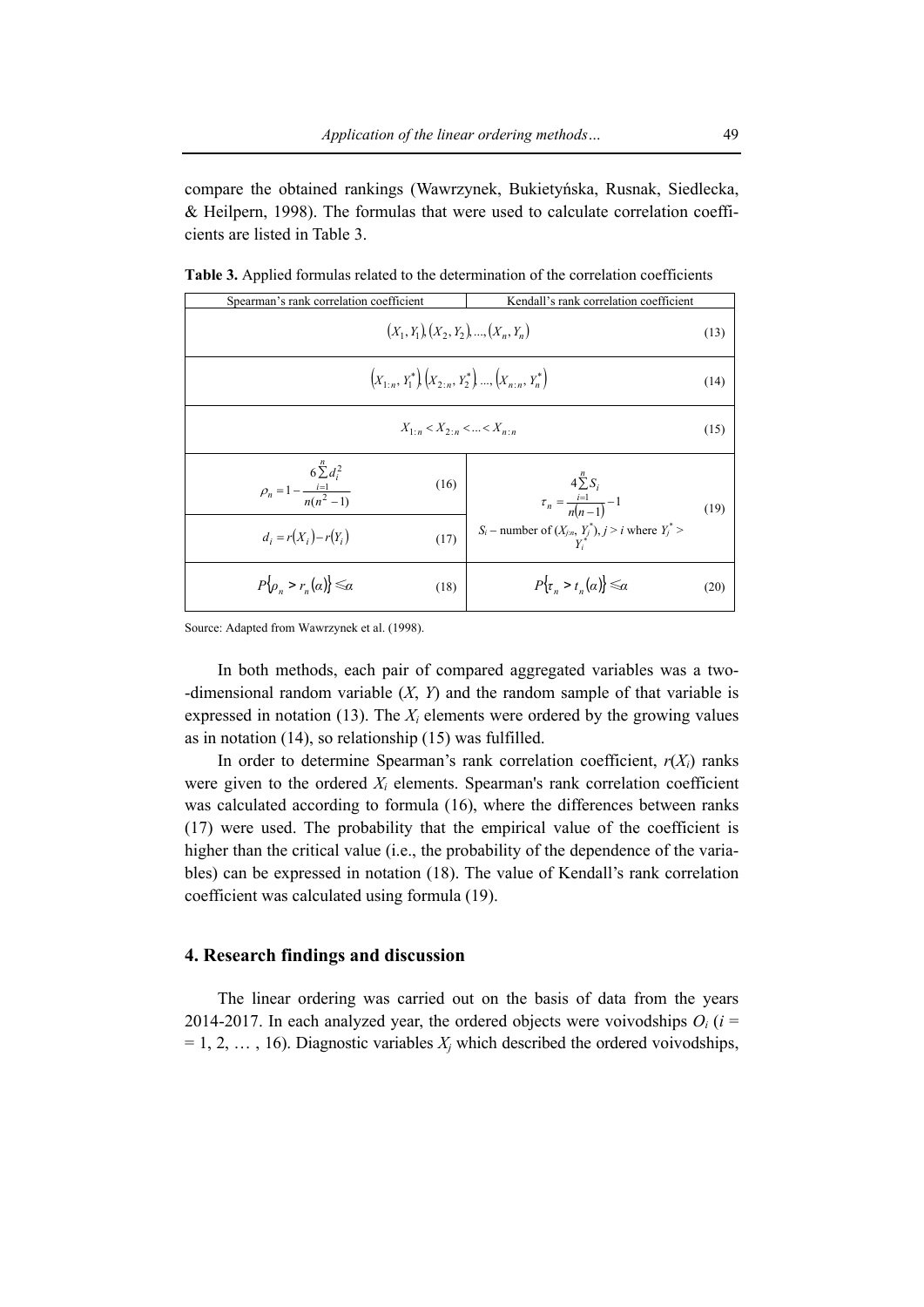were relative frequencies (empirical probabilities) related to enterprises using a particular type of social media  $(j = 1, 2, \ldots, 5)$ . The pre-selected list of the diagnostic variables was as follows:  $X_1$  – enterprises using at least one of the below mentioned social media,  $X_2$  – enterprises using social networking services,  $X_3$  – enterprises having blogs and micro-blogs,  $X_4$  – enterprises using portals enabling multimedia sharing,  $X_5$  – enterprises using Wiki tools.

In order to exam the discriminative possibilities of the pre-selected variables, the descriptive statistics were computed. Thus, the arithmetic mean (*AM*), standard deviation (*SD*), coefficient of variation (*CV*) and coefficient of skewness (*CS*) were determined for individual years. The values of these statistics were juxtaposed in Table 4.

| Variable | AM      | SD     | CV     | CS        | AM      | SD     | CV     | CS        |  |
|----------|---------|--------|--------|-----------|---------|--------|--------|-----------|--|
|          |         |        | 2014   |           | 2015    |        |        |           |  |
| $X_1$    | 20.2813 | 3.3373 | 0.1646 | 0.8007    | 20.5500 | 3.3435 | 0.1627 | 0.5937    |  |
| $X_2$    | 17.0875 | 3.2133 | 0.1880 | 1.1316    | 18.6000 | 3.4215 | 0.1840 | 0.5305    |  |
| $X_3$    | 2.9875  | 1.1831 | 0.3960 | $-0.3555$ | 3.4438  | 1.4656 | 0.4256 | 1.3560    |  |
| $X_4$    | 7.9938  | 1.5373 | 0.1923 | 0.0943    | 7.1875  | 1.5671 | 0.2180 | 0.7278    |  |
| $X_5$    | 3.2688  | 0.8268 | 0.2529 | $-0.5075$ | 2.2375  | 0.9722 | 0.4345 | 0.9055    |  |
|          |         |        | 2016   |           | 2017    |        |        |           |  |
| $X_1$    | 23.3813 | 4.2010 | 0.1797 | 1.2595    | 25.6188 | 4.0298 | 0.1573 | $-0.5770$ |  |
| $X_2$    | 21.6063 | 4.0977 | 0.1897 | 1.5271    | 24.2500 | 3.9623 | 0.1634 | $-0.6657$ |  |
| $X_3$    | 3.6063  | 1.9292 | 0.5350 | 2.1145    | 3.8250  | 1.4224 | 0.3719 | 0.8476    |  |
| $X_4$    | 7.5500  | 2.3571 | 0.3122 | 1.1954    | 7.8250  | 2.0260 | 0.2589 | 0.2681    |  |
| $X_5$    | 2.0875  | 0.6752 | 0.3234 | 0.9082    | 2.0375  | 0.7788 | 0.3822 | 1.1733    |  |

**Table 4.** Values of the descriptive statistics

Source: Author's own calculation.

The analysis of *AM* shows that in the case of three variables (i.e., *X*1, *X*2, *X*3), one notices a clear upward tendency. Within the framework of variable  $X_5$  there is a systematic decrease of *AM*. All variables in all analyzed years were characterized by higher values of *CV* than the assumed threshold 10%. Therefore, all variables in all individual years for the period from 2014 to 2017 were included in further research. The highest relative dispersion was observed within the framework of variable  $X_3$ . This variable is characterized by the highest value of *CV* in three years (i.e., 2014, 2015, 2016) for the period 2014-2017. The lowest value of *CV* (in all years for the analyzed period) was noticed in the case of variable  $X_1$ . The analysis of  $CS$  indicates that variables (in the vast majority of the conducted computations) are characterized by right-handed asymmetry, i.e., values lower than *AM* predominate.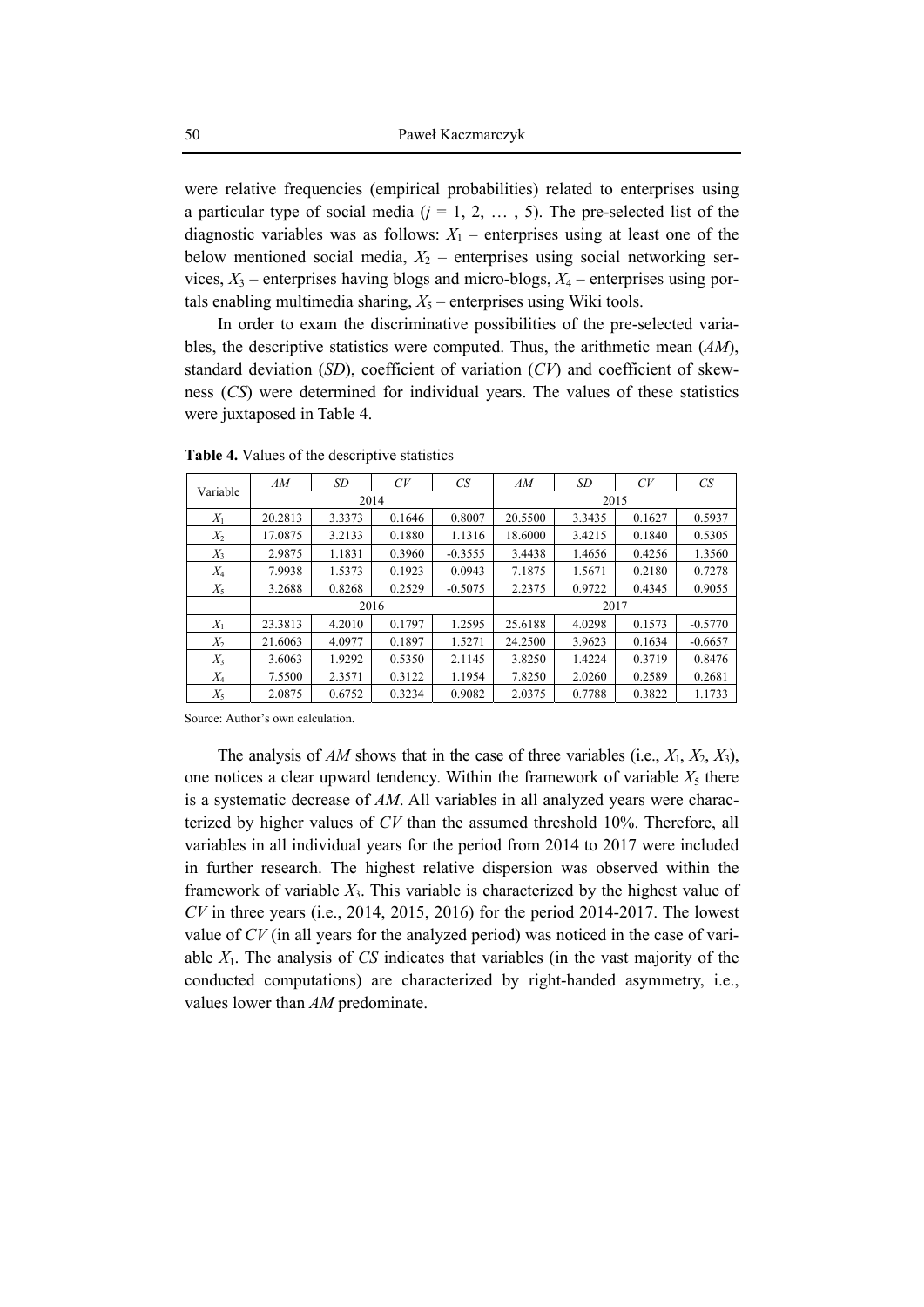Then, values of aggregated measures were the subject of the research. Five considered variables were treated as stimulants. Rankings were created (by means of three methods) for each year from 2014 to 2017. In order to mark voivodships, ISO 3166-2:PL code, introduced by the International Organization for Standardization, was used (see Appendix 2). Firstly, the aggregated measures were determined by means of the methods that were non-based on the pattern of development. So, the  $s_i$  and hi measures were calculated. The aggregated measure based on the pattern of development was also applied. Therefore, the values of the  $d_i$  measure were computed. In each year from 2014 to 2017, the rankings under known values of the mentioned measures were generated. The ranking under the  $d_i$  measure is shown as an example (Figure 3).



**Figure 3.** Ranking of voivodships under the  $d_i$  measure in 2017

Note: The ranking was created clockwise. The start point is PL-MZ. Explanation of the abbreviations of voivodships was juxtapozed in Appendix 2.

#### Source: Author's own calculation.

In all rankings (with the use of all types of the applied measures and in all analyzed years) the  $1<sup>st</sup>$  place was taken by the PL-MZ voivodship. In 2017, the 2<sup>nd</sup> and 3<sup>rd</sup> places were taken by PL-DS and PL-MA, respectively. The results (related to  $2<sup>nd</sup>$  and  $3<sup>rd</sup>$  places in 2017) were confirmed by all the computed measures, and these results were the most frequently obtained order of voivodships within the framework of three first places in the period 2014-2017. In 2017, the  $14<sup>th</sup>$ ,  $15<sup>th</sup>$  and  $16<sup>th</sup>$  places (i.e., the three last places) were taken by the following voivodships: PL-PD, PL-WN, PL-SK. In the cases of PL-WN, PL-SK, the results were the same with the use of all measures. In terms of the PL-PD voivodship, the examined conformity was noticed with the use of two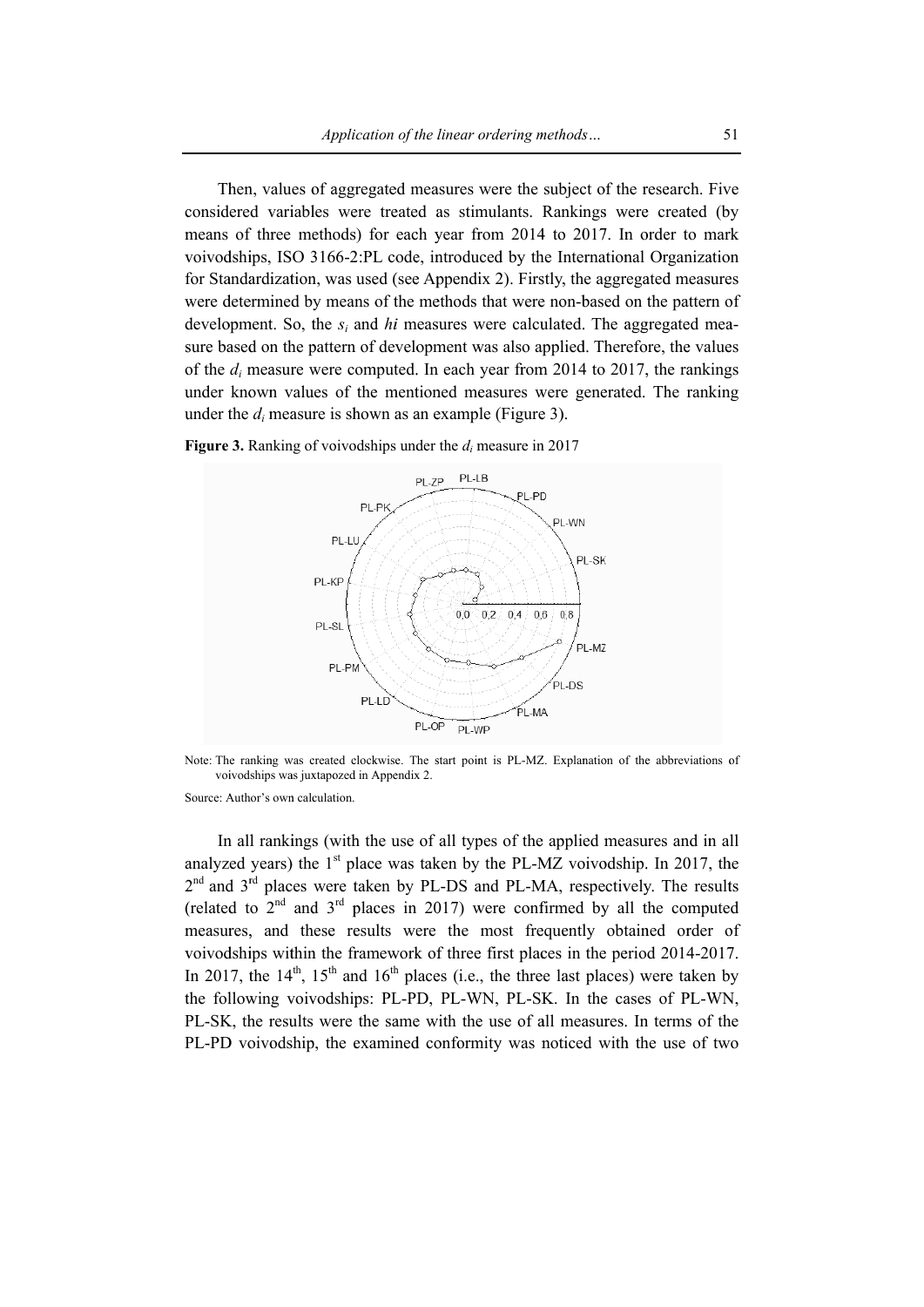measures (*hi* and *di*). Within the framework of PL-WN and PL-SK, the results (obtained on the basis of data from 2017) are characterized by the greatest frequency in individual years in the period of 2014-2017. In the period 2014-2016, the PL-PD voivodship took higher places.

The analysis of value of Spearman's rank correlation coefficient *ρ* and Kendall's rank correlation coefficient  $\tau$  were conducted in the two following approaches: between various measures within the framework of a particular year in the explored period, and between various years in terms of the same measure (e.g., in terms of the measure *hi* between 2014 and 2015, between 2014 and 2016, etc.). All received values of the coefficient indicate that compared rankings in both approaches are correlated. In all comparisons, values of coefficients proved to be statistically significant. In the second approach, the lowest values were obtained within the framework of the  $h_i$  measure between the rankings related to 2014 and 2015 ( $\rho = 0.5147$ ,  $p = 0.0413$ ;  $\tau = 0.36667$ ,  $p = 0.0476$ ). Due to the fact that the results are very extensive, presentation was limited to the first approach and only to values of Spearman's rank correlation coefficient *ρ* (Table 5).

|         |        | 2014   |        |         |        | 2015   |        |
|---------|--------|--------|--------|---------|--------|--------|--------|
| Measure | $S_i$  | $h_i$  | $d_i$  | Measure | $S_i$  | $h_i$  | $d_i$  |
| $S_i$   | 1.0000 | 0.9971 | 0.9882 | $S_i$   | 1.0000 | 0.9676 | 0.9912 |
| $h_i$   | 0.9971 | 1.0000 | 0.9824 | $h_i$   | 0.9676 | 1.0000 | 0.9647 |
| $d_i$   | 0.9882 | 0.9824 | 1.0000 | $d_i$   | 0.9912 | 0.9647 | 1.0000 |
|         |        | 2016   |        |         | 2017   |        |        |
| $S_i$   | 1.0000 | 0.9912 | 0.9941 | $S_i$   | 1.0000 | 0.9853 | 0.9676 |
| $h_i$   | 0.9912 | 1.0000 | 0.9941 | $h_i$   | 0.9853 | 1.0000 | 0.9882 |
| $d_i$   | 0.9941 | 0.9941 | 1.0000 | $d_i$   | 0.9676 | 0.9882 | 1.0000 |

**Table 5.** Values of Spearman's rank correlation coefficient *ρ*

Source: Author's own calculation.

All the values of Spearman's rank correlation coefficient *ρ*, that were specified in Table 5, are statistical significant ( $p < 0.01$ ). The results of this analysis were confirmed using values of Kendall's rank correlation coefficient *τ*. The received rankings are very similar to the results of the ordering of voivodships development in overall ICT usage in enterprises (Kaczmarczyk, 2017). In the mentioned research study, 17 variables (related to ICT usage) were involved. Therefore, it can be formulated finding that higher level of voivodships development (within the framework of ICT usage by enterprises) contributes a higher level of social media application by them. The correlation coefficients *ρ* and *τ* (for the same year and the same measure) were not lower than 0.8912 and  $0.7667$  ( $p < 0.01$ ) respectively.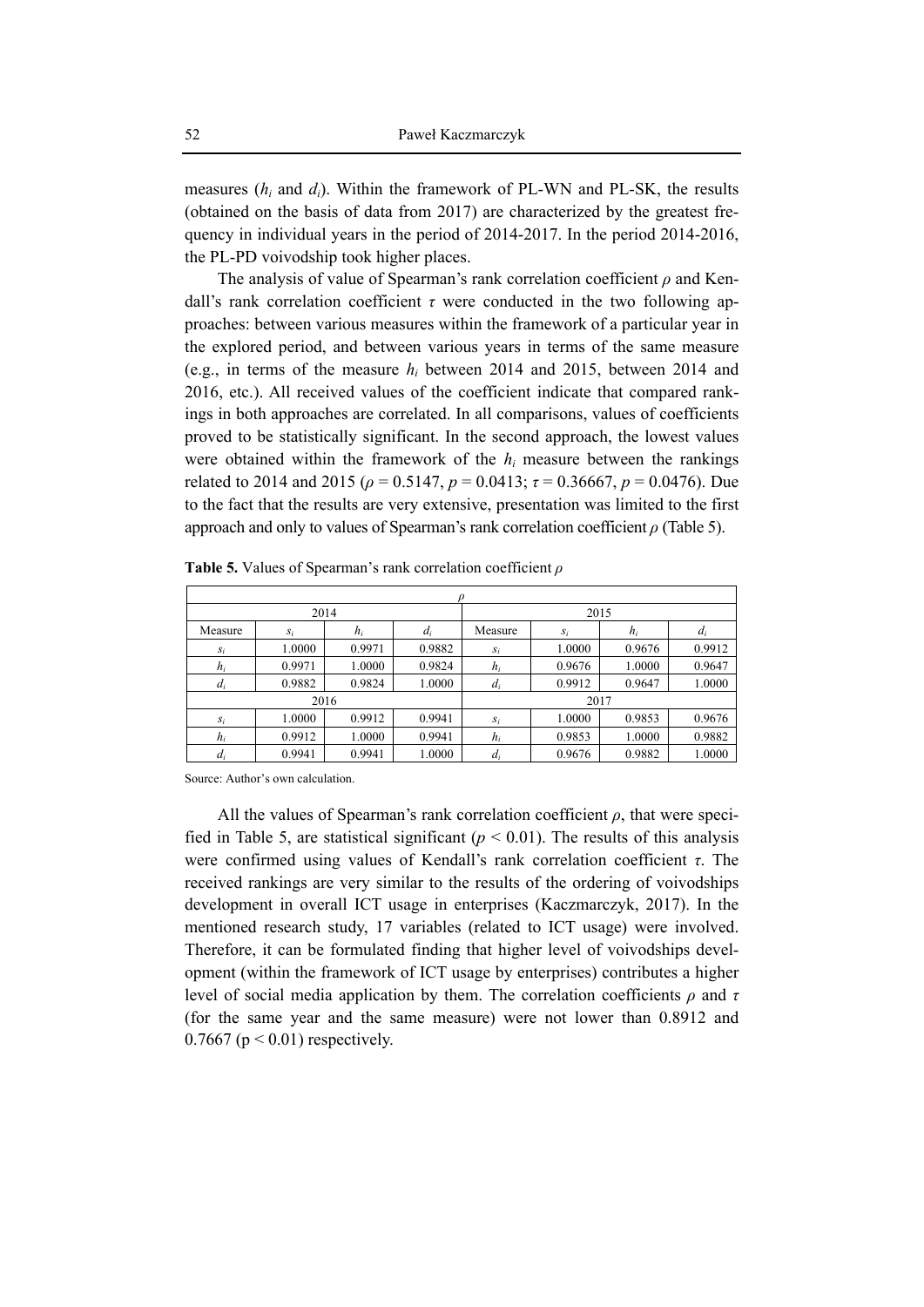Due to the fact that the  $d_i$  measure is characterized by the highest correlation among the compared rankings, this measure was used to create visualization of the course of the phenomenon in the three first and three last voivodships. It is shown in Figure 4.



Figure 4. Course of the  $d_i$  measure in the period 2014-2017

Note: Explanation of the abbreviations of voivodships was juxtapozed in Appendix 2. Source: Author's own elaboration.

This figure refers to the previous discussion about the results of the conducted ordering and shows that there is a significant distance between the development of Masovian Voivodship and other voivodships in terms of the level of the studied phenomenon. All three leading voivodships are also characterized by a clear upward trend of the phenomenon. In the case of the PL-WN voivodship and the PL-SK voivodship neither an upward trend nor a downward tendency can be observed. However, the PL-PD voivodship was characterized by a downward tendency.

Then analysis of the dynamics of the aggregated measures was carried out. The main criterion of the voivodships assessment was the last individual fixed base index (base period was 2014). The three voivodships with the highest index and the three voivodships with the lowest index were juxtaposed in Table 6.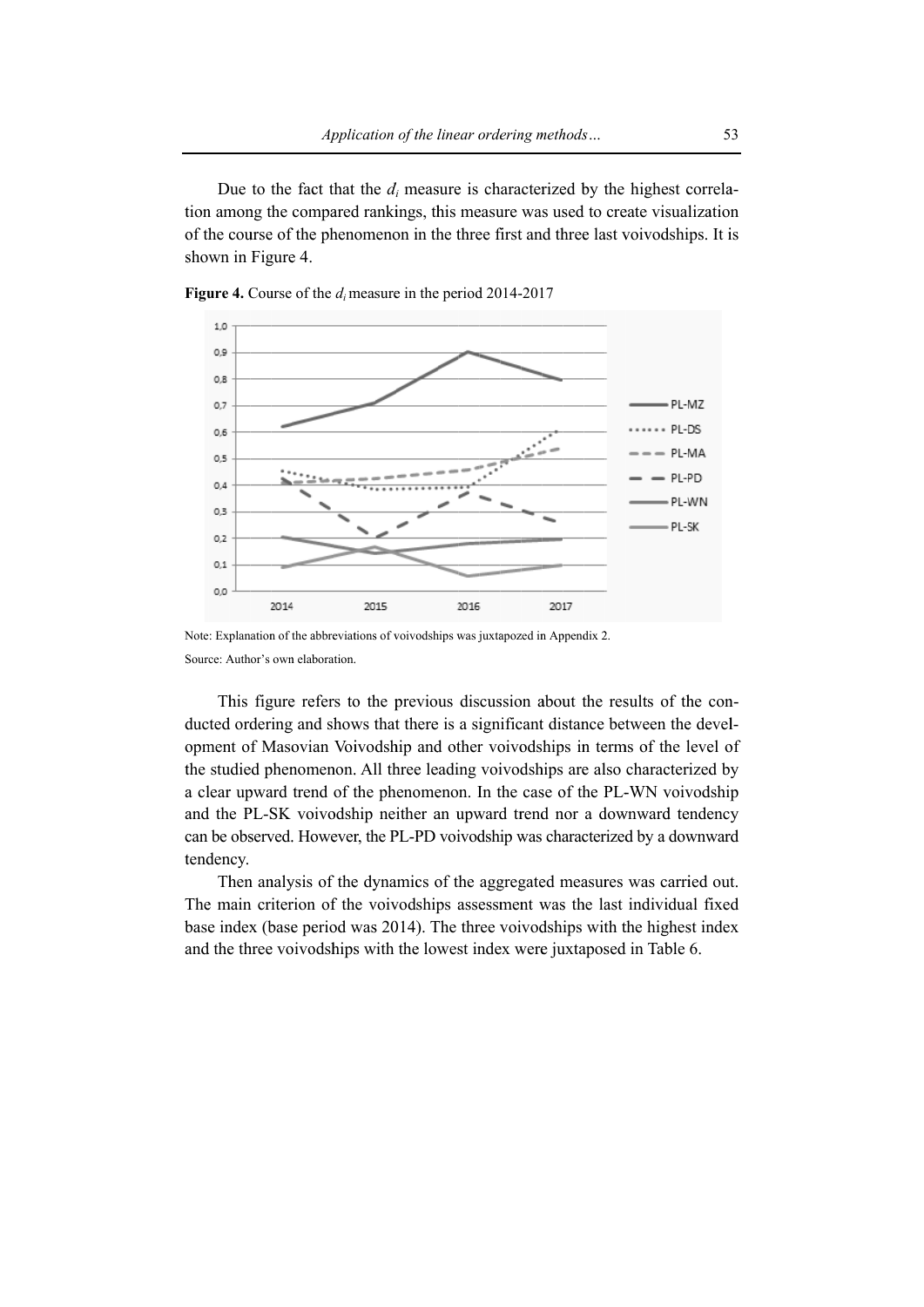|       | 2014               |               | 2015               |               | 2016               |               | 2017               |               |
|-------|--------------------|---------------|--------------------|---------------|--------------------|---------------|--------------------|---------------|
|       | $\Delta_{t/1}$ 100 | $i_{t/1}$ 100 | $\Delta_{t/1}$ 100 | $i_{t/1}$ 100 | $\Delta_{t/1}$ 100 | $i_{t/1}$ 100 | $\Delta_{t/1}$ 100 | $i_{t/1}$ 100 |
| PL-LB |                    | 100.00        | $-48.79$           | 51.21         | 189.65%            | 289.65        | 132.65             | 232.65        |
| PL-LU |                    | 100.00        | 59.54              | 159.54        | $-32.35$           | 67.65         | 107.89             | 207.89        |
| PL-LD |                    | 100.00        | $-8.26$            | 91.74         | 32.81              | 132.81        | 83.32              | 183.32        |
| PL-WN |                    | 100.00        | $-30.06$           | 69.94         | $-11.57$           | 88.43         | $-2.72$            | 97.28         |
| PL-ZP |                    | 100.00        | $-23.62$           | 76.38         | 16.37              | 116.37        | $-8.52$            | 91.48         |
| PL-PD |                    | 100.00        | $-52.80$           | 47.20         | $-12.05$           | 87.95         | $-39.51$           | 60.49         |

**Table 6.** Values of the fixed base relative change and the fixed base index

Note: Explanation of the abbreviations of voivodships was juxtapozed in Appendix 2.

Source: Author's own calculation.

The highest results were achieved by the following voivodships: PL-LB, PL-LU, PL-LD. The voivodships: PL-WN, PL-ZP, PL-PD had the lowest results. It is remarkable that only these voivodships (among 16) were characterized by decrease.

Due to the results of the correlation analysis, the *di* measure was used for the spatial visualization of the course of the phenomenon during the period from 2014 to 2017 (Figure 5). The number of the voivodship position in the ranking is next to the voivodship code. The maps are so constructed that the higher the level of the social media usage in a voivodship, the darker is its color. The maps do not indicate a clear dispersion of the level of the examined field of development between eastern and western voivodships. The observed rankings in the analyzed period and mentioned context can therefore be said to be beneficial.

In order to overall assess change of the analyzed phenomenon during the assumed period, the box-plots were used. These plots enabled observation of the changes in level of the aggregated measures. The applied plots also enabled assessment of the changes of the relative dispersion of the phenomenon. The *di* measure served as an example of the course analysis of the average and dispersion of the explored phenomenon during the period 2014-2017. Therefore, the arithmetic mean (*AM*), standard deviation (*SD*), and standard error (*SE*) were used in Figure 6. The research was extended by box-plots that were drawn up on the basis of the  $s_i$  and  $h_i$  measure. In all the considered cases, the analogical course of the average and relative dispersion of the aggregated measures was obtained.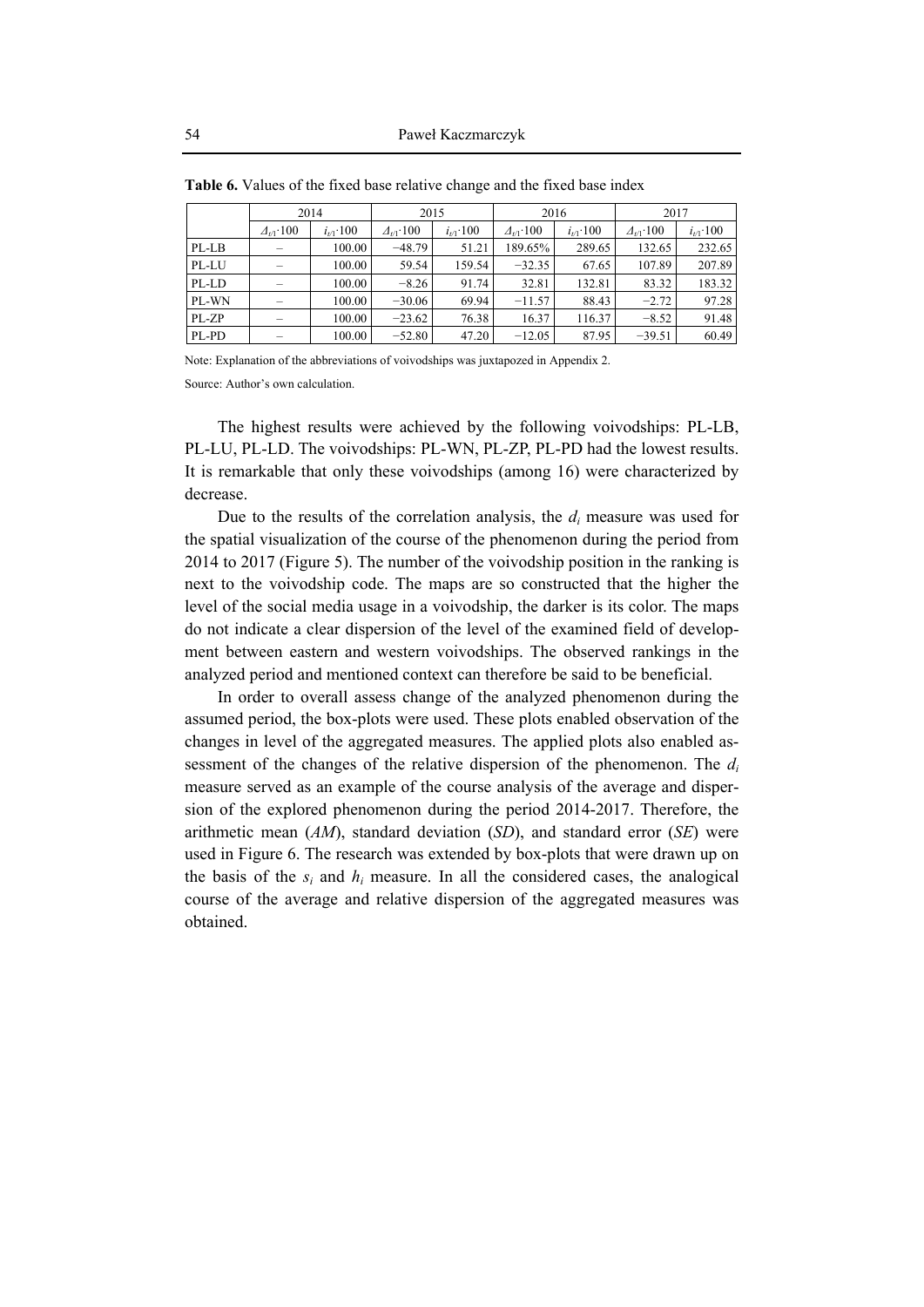

**Figure 5.** Spatial rankings of voivodships under the *di* measure

Source: Author's own elaboration in R programme.

The results (presented in Figure 6) shows that there is an upward tendency in the course of average level of the phenomenon during the period from 2014 to 2017. It is remarkable that in 2017 the higher value of the average is not accompanied by an increase of the standard deviation. This finding suggests that the relative dispersion of the analyzed phenomenon should be lower than in the previous year. The detailed study of *CV* in 2017 showed that the relative dispersion of the phenomenon was even lower than in 2014 (e.g., the dispersion of the  $d_i$  measure was  $CV_{2014}$  =  $= 45.11\%$  and  $CV_{2017} = 43.44\%$ ). Therefore, the observed changes can be considered as beneficial. On the other hand, according to the Eurostat database in 2017, Poland was ranked at the  $28<sup>th</sup>$  position among countries of the European Union in terms of any social media usage in enterprises. The result was 47 percentage points lower in comparison to that of Malta (which was the leader with a result equal to 74%) and obviously lower in comparison to the average of the European Union.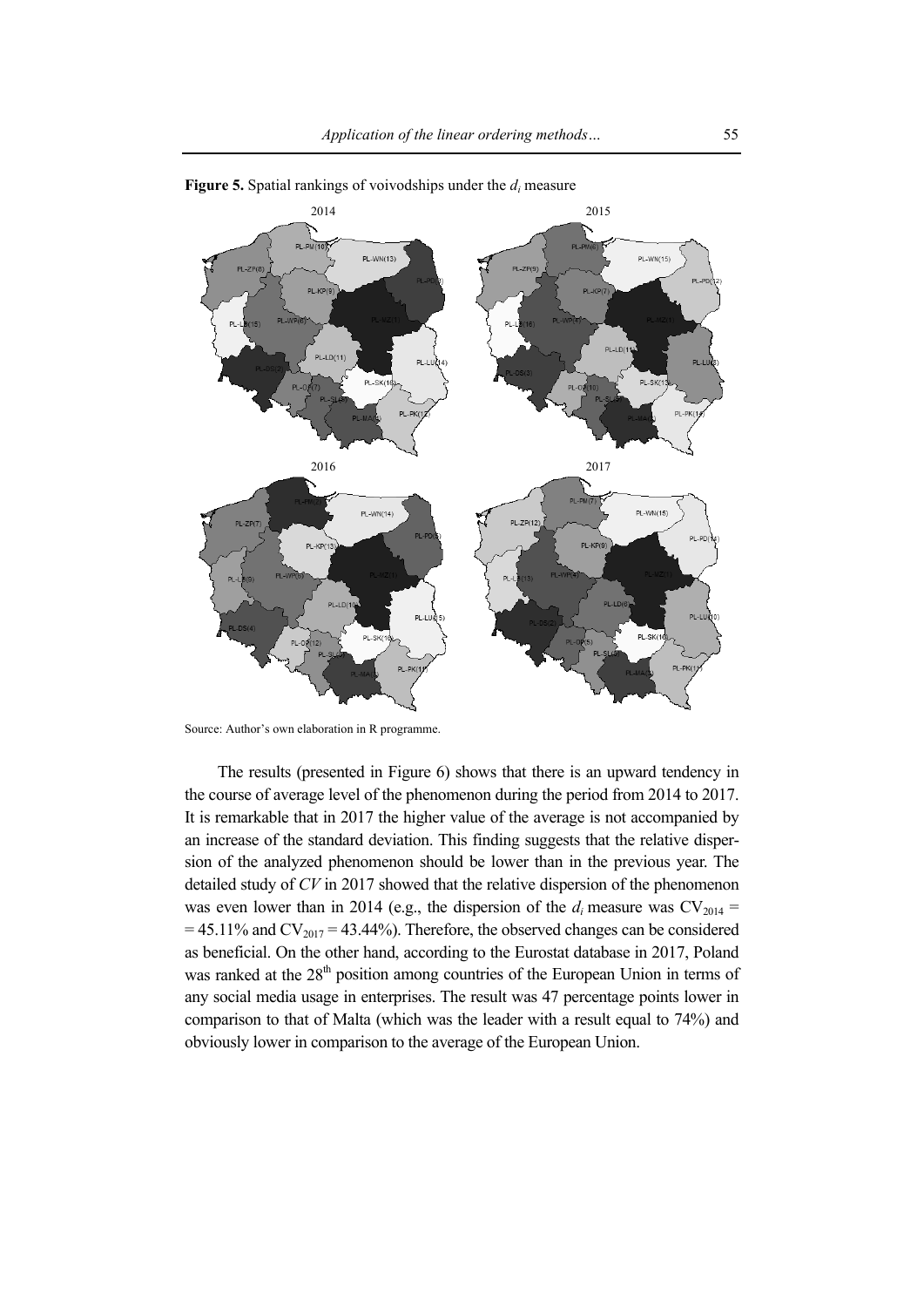

**Figure 6.** Box-plot on the basis of the  $d_i$  measure

Source: Author's own calculation and elaboration.

## **5. Conclusions**

#### **5.1. Research contribution**

The contributions of the paper lie in: the creation of rankings of voivodships in terms of social media usage in enterprises (by the use of aggregated measures) in each year from the period 2014-2017, the comparison and assessment of voivodships in this context, and the identification and assessment of change of the social media usage of particular voivodships and in Poland as a whole.

The main findings relate to the comparison of level of development of analyzed phenomenon in individual voivodships. These findings were also based on the results of a dynamics analysis in the period 2014-2017. The conclusions were supplemented by comparing the obtained results with the index relating to EU countries. Therefore, Masovian Voivodship clearly dominates the other voivodships in terms of social media usage in enterprises. It should be emphasized that in all rankings (with the use of all types of the applied measures and in all analyzed years) the  $1<sup>st</sup>$  place was taken by Masovian Voivodship. The  $2<sup>nd</sup>$  and 3<sup>rd</sup> places were usually taken by Lower Silesian and Lesser Poland Voivodship respectively. In the period 2014-2017, the  $15<sup>th</sup>$  and  $16<sup>th</sup>$  places (i.e., the two last places) were taken by Warmian-Masurian and Holy Cross Voivodship respectively. The maps based on the created ranking do not indicate a clear dispersion of the level of the examined field between eastern and western voivodships. In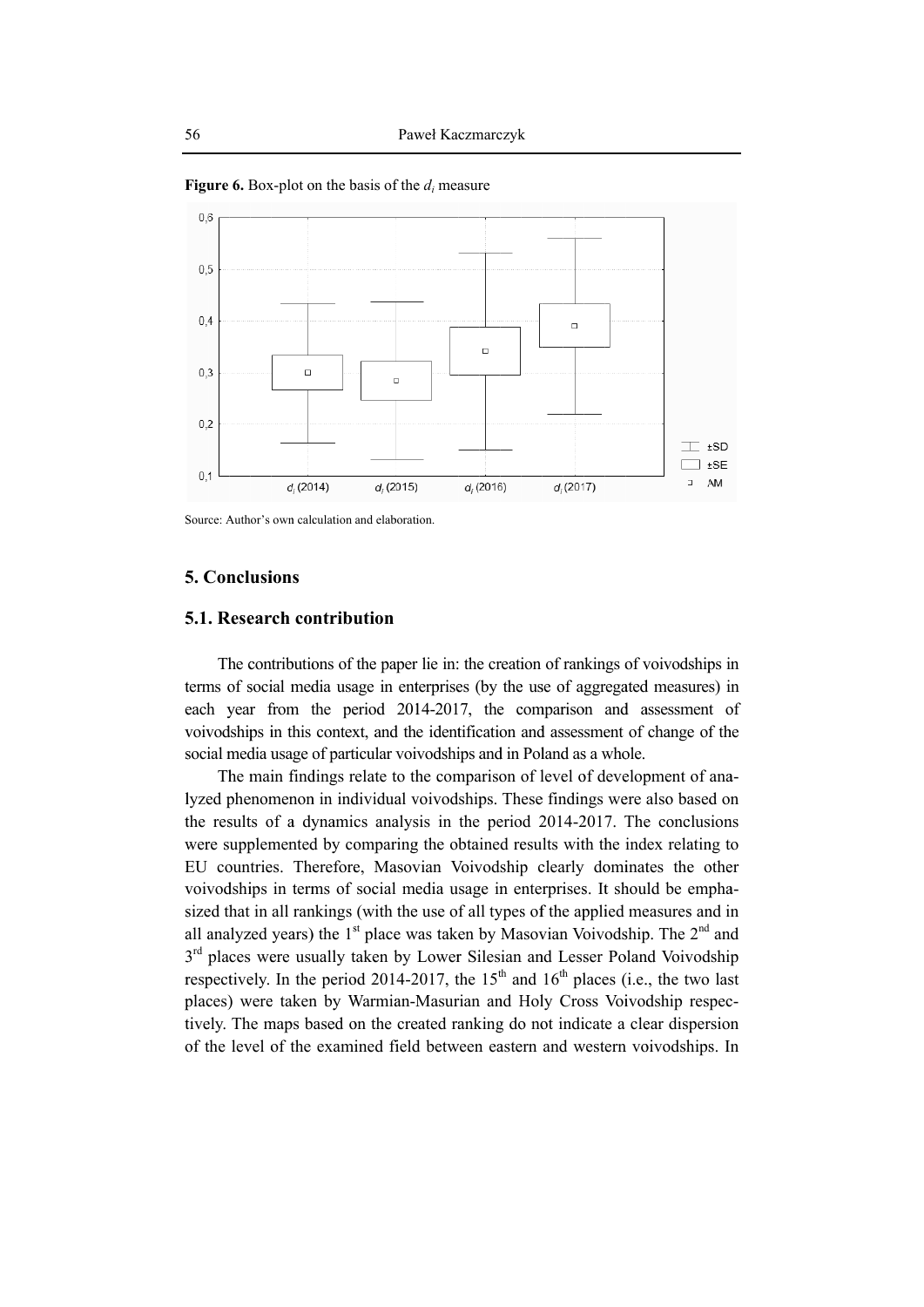this context, the observed rankings in the analyzed period and mentioned context can therefore be said to be positive.

It was noticed that there is upward tendency in the course of aggregated measure of 13 voivodships during the period from 2014 to 2017 and clear upward tendency in the average level of the phenomenon during the same period in Poland as a whole. Moreover, it should be indicated that in 2017 the higher value of the average is not accompanied by an increase of the standard deviation. This finding indicates the decrease of the relative dispersion of the analyzed phenomenon in the period 2014-2017. The observed changes can be also assessed as beneficial. However, according to the Eurostat database in 2017, Poland holds a very low place in the ranking of countries of the European Union in terms of any social media usage in enterprises. The result was significantly lower in comparison to the average of the European Union

When it comes to the similarities and differences of the above findings with existing literature findings, it can be noticed that the rankings are very similar to the results of the ordering of voivodships development in overall ICT usage in enterprises (Kaczmarczyk, 2017). It can be concluded on the basis of these similarities that the higher ICT usage by enterprises in a voivodship, the more common is their social media usage. In terms of similarities with literature findings, it can be also remarked that Masovian and Lower Silesian Voivodship are listed among the leading voivodships in terms of information infrastructure (including households and companies) in 2015 (Wierzbicka, 2017) and in the period 2003- 2014 (Strożek & Jewczak, 2016a, 2016b). Taking into account the referenced publications, Holy Cross and Warmian-Masurian Voivodship were characterized by the lowest level of the ICT development. Within the framework of differences with the findings of referenced authors, it can be noticed that Pomeranian Voivodship was included by them in the top three in terms of the defined context.

# **5.2. Research implication**

Within the framework of implications for practitioners, it should be emphasized that the results could be treated as a support for central and local authorities. The detected differentiations of social media usage in Poland (and the last place of Poland in the ranking of EU countries in this respect) have been caused by difficulties in the field of financing of ICT development. It can be mentioned here that particular attention should be focused on increasing the efficiency of public-private partnership by reducing the discrepancies in the establishment of priority projects by public administration and private entities. Problems related to: the formal and legal sphere, incentives for investors and inefficient fund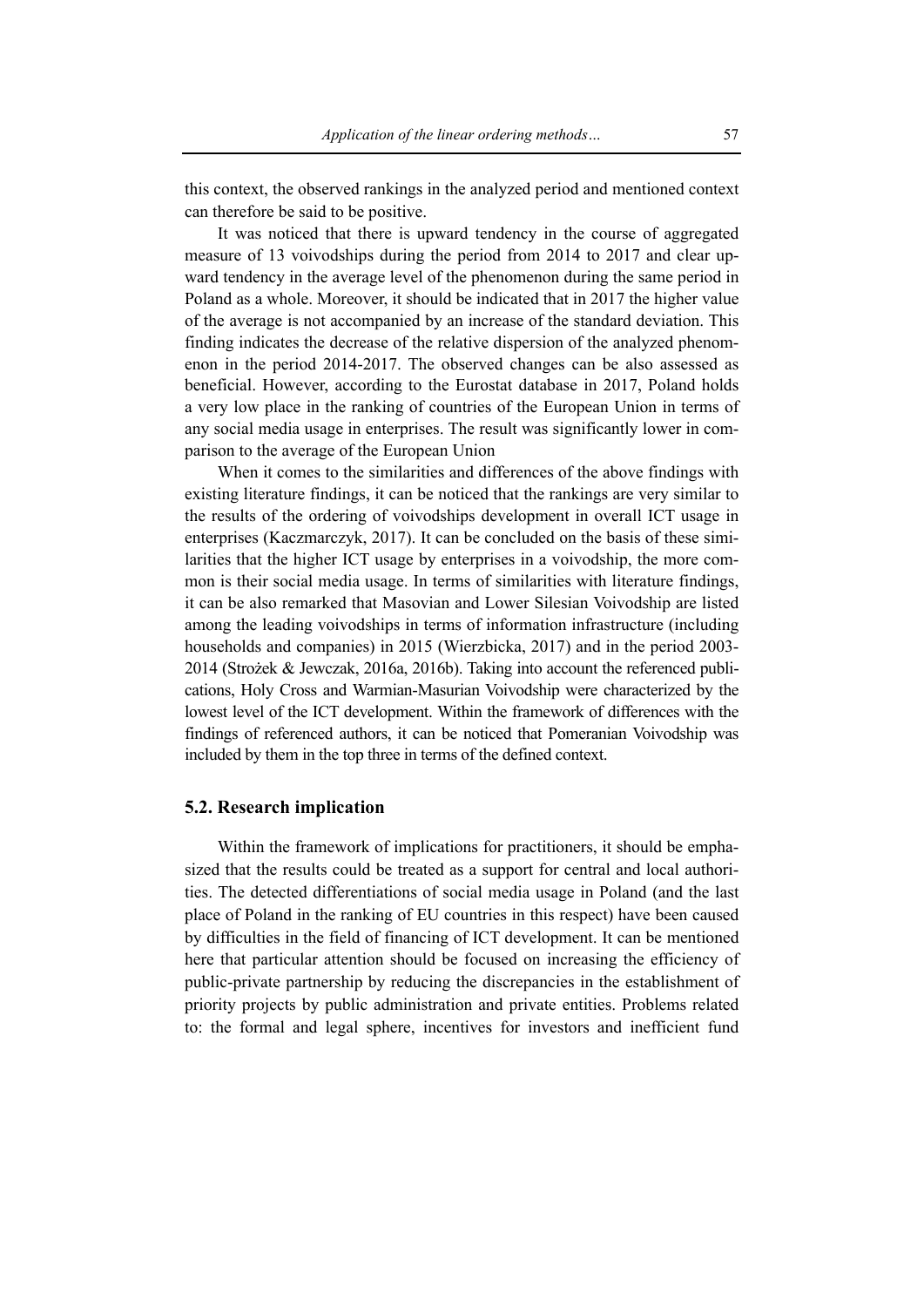management at the local level should be eliminated. In connection with the low level of social media usage, the research results can be treated as the basis of voivodships that should especially improve their level of the social media usage and reduce the distance to the leading voivodships. This shall serve the development of voivodships in terms of business activity and consequently contribute to socio-economic growth. The implication for entrepreneurs results from the fact that social media contribute to achieving competitive advantages. The results of the research show how the extent of the practice of using social media in marketing activities has been developed and what it is current level of the usage in a particular voivodship. Due to the identified growing tendency of this phenomenon (as well as its current level), the use of social media in business operations becomes a necessity (especially in the best voivodships in this respect).

From the point of view of scientists, the analyses could be useful for researchers dealing with socio-economic potential in the cross-sections of voivodships because social media is a specific factor supporting business development. Due to the fact that the analyses were carried out for each year of the period 2014-2017, the research results are also useful for scientists dealing with the dynamics of the socio-economic potential growth.

#### **5.3. Research limitations and future works**

The findings are unique in terms of the comparison of EU countries in the field of the analyzed phenomenon. The social media usage in enterprises in Poland is the lowest in the whole EU. According to GUS reports, in the case of using other types of ICT, the place of Poland is at least higher than the last one. Application of linear ordering methods and other statistical methods (which were implemented in the research study) can also be used to research other countries according to their divisions into administrative units.

When it comes to the limitations of the conducted research, the following aspects can be listed: a limited number of years from which data on the use of social media has been obtained (a greater number of years would enable extending the analysis of dynamics, including the estimation of the econometric model of the synthetic variable over a longer period of time); the explored GUS data were sample survey results (GUS, 2014, 2015, 2016, 2017), which are associated with a certain level of uncertainty; the research is based on data on the voivodships in which the division of enterprises due to size, type of activity and other criteria were not taken into account (i.e., such division in case of data on the voivodships was not provided in GUS reports).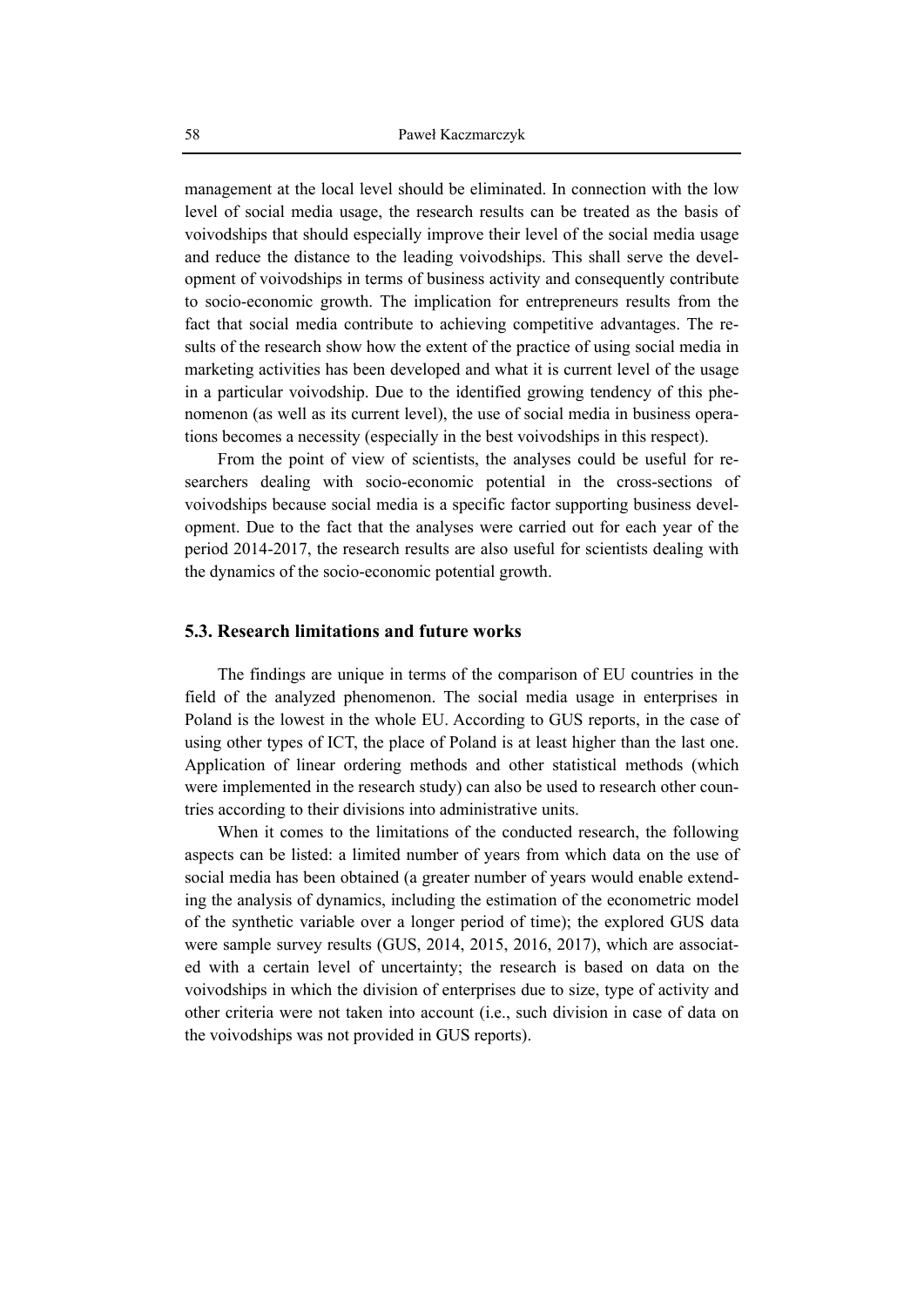Future researches will consist in repeating analyses (in the same scope) for several subsequent years and checking the nature of changes in the phenomenon over time. It will also enable determination of the level of diversity between western and eastern voivodships, as well as the assessment of distance to EU countries. It also seems interesting to study the analysis of voivodeship clusters (i.e., to examine the voivodships structure) and to detect changes in clusters in subsequent years.

| Abbreviation | Vovivodship                    |
|--------------|--------------------------------|
| <b>DOLN</b>  | Lower Silesian Voivodship      |
| <b>KUPO</b>  | Kuyawian-Pomeranian Voivodship |
| ŁÓDZ.        | Łódz Voivodship                |
| <b>LUBE</b>  | Lublin Voivodship              |
| <b>LUBU</b>  | Lubusz Voivodship              |
| <b>MALO</b>  | Lesser Poland Voivodship       |
| <b>MAZO</b>  | Masovian Voivodship            |
| <b>OPOL</b>  | Opole Voivodship               |
| <b>PODK</b>  | Subcarpathian Voivodship       |
| PODL         | Podlachian Voivodship          |
| <b>POMO</b>  | Pomeranian Voivodship          |
| <b>SLAS</b>  | Silesian Voivodship            |
| <b>SWIE</b>  | Holy Cross Voivodship          |
| WA MA        | Warmian-Masurian Voivodship    |
| WIEL         | Greater Poland Voivodship      |
| <b>ZACH</b>  | West Pomeranian Voivodship     |

**Appendix 1.** The abbreviations used in Figure 1

Source: Adapted from Strożek & Jewczak (2016a, 2016b).

|  |  |  | Appendix 2. The abbreviations based on the ISO 3166-2:PL code |  |  |  |  |
|--|--|--|---------------------------------------------------------------|--|--|--|--|
|--|--|--|---------------------------------------------------------------|--|--|--|--|

| Abbreviation | Vovivodship                    |
|--------------|--------------------------------|
| PL-DS        | Lower Silesian Voivodship      |
| PL-KP        | Kuyawian-Pomeranian Voivodship |
| PL-LB        | Lubusz Voivodship              |
| PL-LD        | Łódz Voivodship                |
| PL-LU        | Lublin Voivodship              |
| PL-MA        | Lesser Poland Voivodship       |
| PL-MZ        | Masovian Voivodship            |
| PL-OP        | Opole Voivodship               |
| PL-PD        | Podlachian Voivodship          |
| PL-PK        | Subcarpathian Voivodship       |
| PL-PM        | Pomeranian Voivodship          |
| PL-SK        | Holy Cross Voivodship          |
| PL-SL        | Silesian Voivodship            |
| PL-WN        | Warmian-Masurian Voivodship    |
| PL-WP        | Greater Poland Voivodship      |
| $PI - ZP$    | West Pomeranian Voivodship     |

Source: Adapted from ISO (2011, p. 59).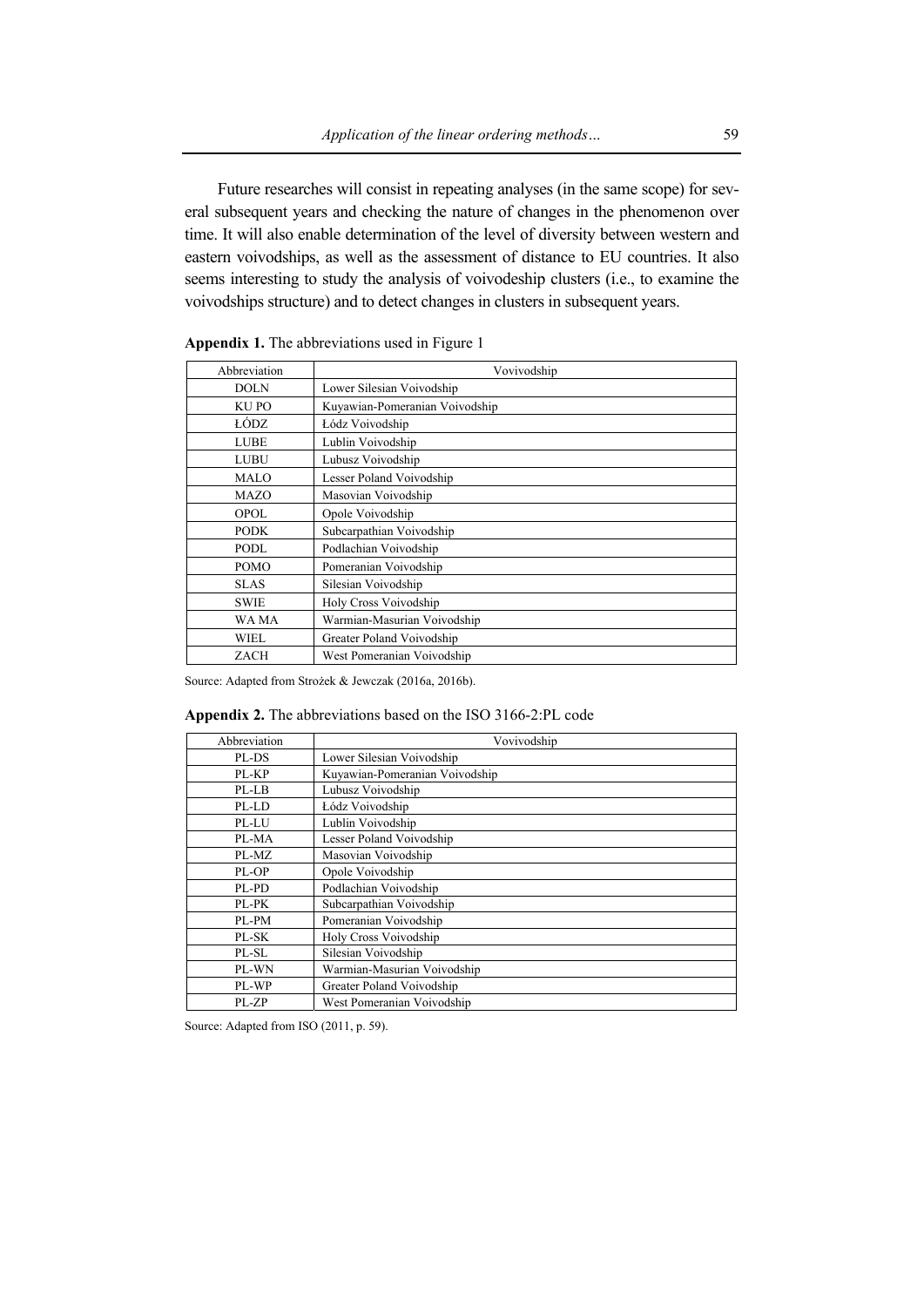#### **References**

- Aldefender, M. S., & Blashfield, R. K. (1984). *Cluster analysis*. Beverly Hills: Sage Press.
- Barger, V., Peltier, J. W., & Schultz, E. (2016). Social media and consumer engagement: A review and research agenda. *Journal of Research in Interactive Marketing, 10*(4), 268-287. doi: 10.1108/JRIM-06-2016-0065
- Belch, G. E., & Belch, M. A. (2007). *Advertising and promotion: An integrated marketing communications perspective*. Boston: McGraw-Hill Irwin.
- Castronovo, C., & Huang, L. (2012). Social media in an alternative marketing communication model. *Journal of Marketing Development and Competitiveness, 6*(1), 117-134.
- Chaffey, D. (2015). *Digital business and e-commerce management. Strategy, implementation and practice*. Harlow: Pearson.
- Fabianiak-Czerniak, K. (2012). Internetowe media społecznościowe jako narzędzie public relations [Online social media as a tool for public relations]. In K. Kubiak (Ed.), *Zarządzanie w sytuacjach kryzysowych* [Crisis management] (pp. 173-194)*.*  Warszawa: Wyższa Szkoła Promocji.
- Green, P. E., Tull, D. S., & Albaum, G. (1988). *Research for marketing decision*. Englewood Cliffs: Prentice-Hall.
- Główny Urząd Statystyczny [GUS]. (2014). *Społeczeństwo informacyjne w Polsce. Wyniki badań statystycznych z lat 2010-2014* [Information society in Poland. Results of statistical surveys in the years 2010-2014]. Warszawa. Retrieved from www.gus.gov.pl
- Główny Urząd Statystyczny [GUS]. (2015). *Społeczeństwo informacyjne w Polsce. Wyniki badań statystycznych z lat 2011-2015* [Information society in Poland. Results of statistical surveys in the years 2011-2015]. Warszawa. Retrieved from www.gus.gov.pl
- Główny Urząd Statystyczny [GUS]. (2016). *Społeczeństwo informacyjne w Polsce. Wyniki badań statystycznych z lat 2012-2016* [Information society in Poland. Results of statistical surveys in the years 2012-2016]. Warszawa. Retrieved from www.gus.gov.pl
- Główny Urząd Statystyczny [GUS]. (2017). *Społeczeństwo informacyjne w Polsce. Wyniki badań statystycznych z lat 2013-2017* [Information society in Poland. Results of statistical surveys in the years 2013-2017]. Warszawa. Retrieved from www.gus.gov.pl
- Izba Gospodarki Elektronicznej [IGE]. (2016). *Lubię to czy kupuję to? Jak media społecznościowe wspierają sprzedaż? Raport Izby Gospodarki Elektroniczne* [Do I like it or do I buy it? How do social media support sales? Report of the Chamber of Electronic Economy]. Retrieved from http://www.ecommercepolska.pl/files/3414 /7137/0127/LubieToCzyKupujeTo \_SocialCommerce\_Sierpien2016.pdf
- ISO. (2011). *ISO 3166-2 Newsletter*, No II-3. Retrieved from https://www.iso.org/files/ live/sites/isoorg/files/archive/pdf/en/iso\_31662\_newsletter\_ii-3\_2011-12-13.pdf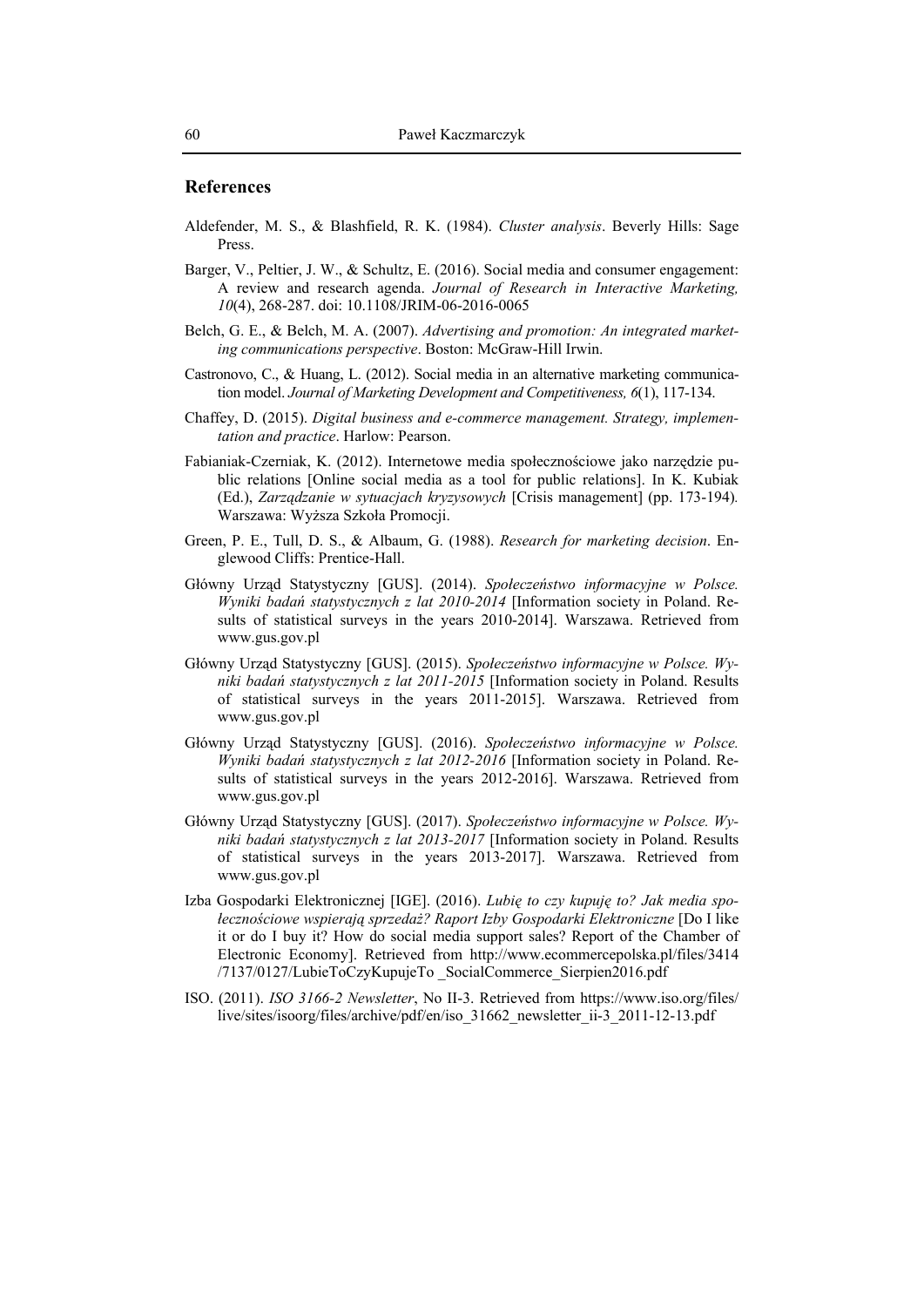- Kaczmarczyk, P. (2017). Taxonomic analysis of voivodships development in terms of ICT usage in enterprises. *Folia Oeconomica Stetinensia, 17*(2), 83-96. doi: 10.1515/foli-2017-0020.
- Korres, G. M. (2008). *Technical change and economic growth. Inside the knowledge based economy*. Bodmin: MPG Books.
- Łopacińska, K. (2014). Social media w zintegrowanej komunikacji marketingowej [Social media in the integrated marketing communications]. *Marketing i Rynek, 12*, 2-6.
- Mangold, W. G., & Faulds, D. J. (2009). Social media: The new hybrid element of the promotion mix. *Business Horizons, 52*(4), 357-365. doi: 10.1016/j.bushor. 2009.03.002
- Meerman, S. (2010). *The new rules of marketing and PR: How to use news releases, blogs, podcasting, viral marketing and online media to reach buyers directly*. New Jersey: John Wiley & Sons.
- Olszewska, A., & Gudanowska, A. (2014). Wykorzystanie wybranych metod porządkowania obiektów do klasyfikacji województw pod kątem ich potencjału innowacyjnego [The use of selected ordering methods of voivodships in terms of their innovation potential]. *Metody Ilościowe w Badaniach Ekonomicznych, 15*(4), 91-100.
- Panek, T., & Zwierzchowski, J. (2013). *Statystyczne metody wielowymiarowej analizy porównawczej. Teoria i zastosowania* [Statistical methods of multidimensional comparative analysis. Theory and Applications]. Warszawa: Szkoła Główna Handlowa.
- Paszta, E. (2010). Internet w działalności informacyjnej i komunikacyjnej przedsiębiorstw [Internet in information and communication activities of enterprises]. In R. Borowiecki & J. Czekaj (Eds.), *Zarządzanie zasobami informacyjnymi w warunkach nowej gospodarki* [Management of information resources in a new economy environment] (pp. 362-369)*.* Warszawa: Difin.
- Picot, A., & Wernick, C. (2007). The role of government in broadband access. Telecommunications policy. *The International Journal on Knowledge Infrastructure Development, Management and Regulation, 31*, 660-674. doi: 10.1016/j.telpol. 2007.08.002
- Reed, J. (2012). *Get up to speed with online marketing. How to use websites, blogs, social networking and much more*. New Jersey: Person Education.
- Safko, L., & Brake, D. K. (2009). *The social media bible. Tactics, tools & strategies for business success*. New Jersey: John Wiley & Sons.
- Sneath, P. H. A., & Sokal, R. R. (1973). *Numerical taxonomy. The principles and practice of numerical classification*. San Francisco: W.H. Freeman and Company.
- *Social media w biznesie* [Social media in business]. (2014). Retrieved from http:// mistrzbranzy.pl/public/artykuly-sponsorowane/182/2420/182\_2420\_264.pdf
- Strauss, J., & Frost, R. (2009). *E-marketing*. New Jersey: Prentice Hall.
- Strożek, P., & Jewczak, M. (2016a). Information and communication technologies in Poland – regional perspective. In M. Papież & S. Śmiech (Eds.), *The 10th Professor Aleksander Zelias International Conference on Modelling and Forecasting of Socio-Economic Phenomena. Conference proceedings* (pp. 208-217). Cracow: Foundation of the Cracow University of Economics.